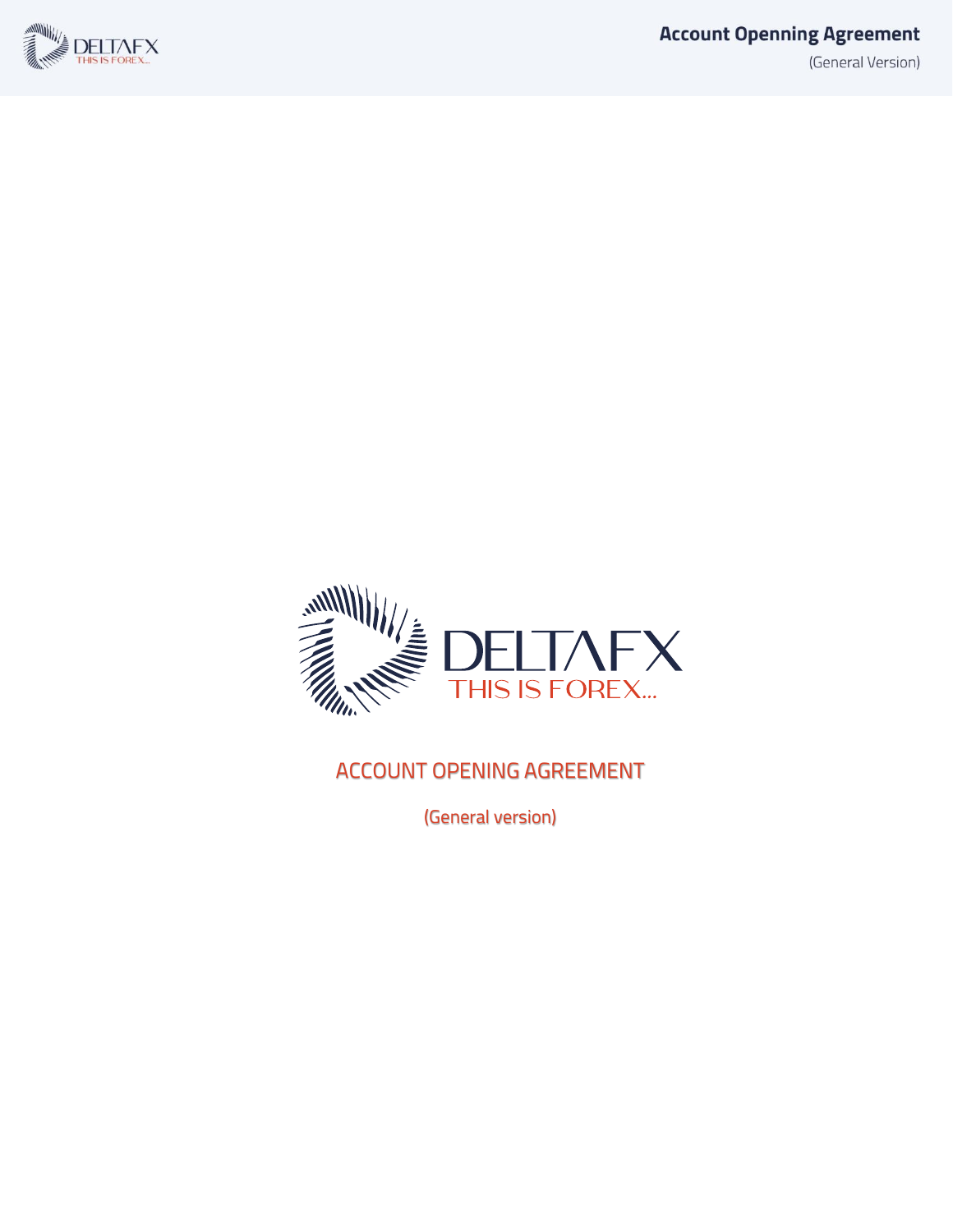

#### **1- INTERDUCTION**

- **1.1** This Client Agreement is entered by and between DeltaFX LTD (hereinafter called "the Company" or "DeltaFX") and the Client who has completed the on-line registration form with the title "Complete your Profile".
- **1.2** The Company is a broker providing trading services in CFDs on Forex and Commodities to both retail and institutional Clients.
- **1.3** This Client Agreement, the Terms of Business, the Risk Disclosure, the Investor Compensation Funds, the Policy Statement, the Agreement for Market Data Display Services, the Nasdaq Subscriber Agreement and the agreements and policies that can be found in the Policies and Regulations section of the Website as amended from time to time, set out the terms upon which **DeltaFX** will deal with the Client in respect of Financial Instruments. By entering into this Agreement, the Client accepts and consents to the said agreements and policies. The dealings and relations between DeltaFX and the Client are subject to United Kingdom's law whether or not the terms of the Operative Agreements are accepted by the Client and will be conducted in the English language unless otherwise agreed with the Client.
- **1.4** Customer has read and understands the Customer's obligations and rights under this Customer Agreement and agrees and acknowledges that this Customer Agreement, the Risk Disclosure Statement and the Privacy Statement will comprise the terms of the Customer's relationship with **DeltaFX**. The Customer agrees that Customer is fully responsible for making all decisions as to transactions effected for Customer's account. Customer has considered the foregoing factors and in view of Customer's present and anticipated financial resources, Customer is willing and able to assume the substantial financial risks of MT4 trading.
- **1.5** The Operative Agreements shall govern all trading activity of the Client with **DeltaFX** and should be read carefully by the Client
- **1.6** IT IS THE CUSTOMER'S RESPONSIBILITY TO FIND OUT ALL NECESSARY INFORMATION ABOUT TRADING IN FOREX, CFDs, OPTIONS AND SREAD BETTING AND DELTAFX TERMS AND CONDITIONS AND MAKE SURE THAT ALL RISKS AND ARRANGEMENTS ARE DISCUSSED AND CLEARLY UNDERSTOOD PRIOR TO ANY TRADING ACTIVITY.

### **2- COMMENCEMENT**

- **2.1** The Operative Agreements will commence on the date on which the relevant identity checks have been completed to DeltaFX 'S satisfaction and Client's Trading Account is being activated as per clause 3.1 below, herein and will continue unless or until terminated by either party in accordance.
- **2.2** This Agreement is an initial service agreement which relates to a series of successive or separate operations including, without limitation, Transactions in Financial Instruments.
- **2.3** DeltaFX is not to be required to (and may be unable to under Applicable Regulations) accept the Client as a Client until all documentation it requires has been received by **DeltaFX**, properly and fully completed by the Client.
- **2.4** The Client has no right to cancel the Agreement on the basis that it is a distance contract.

# **3- ACCOUNT ACTIVATION**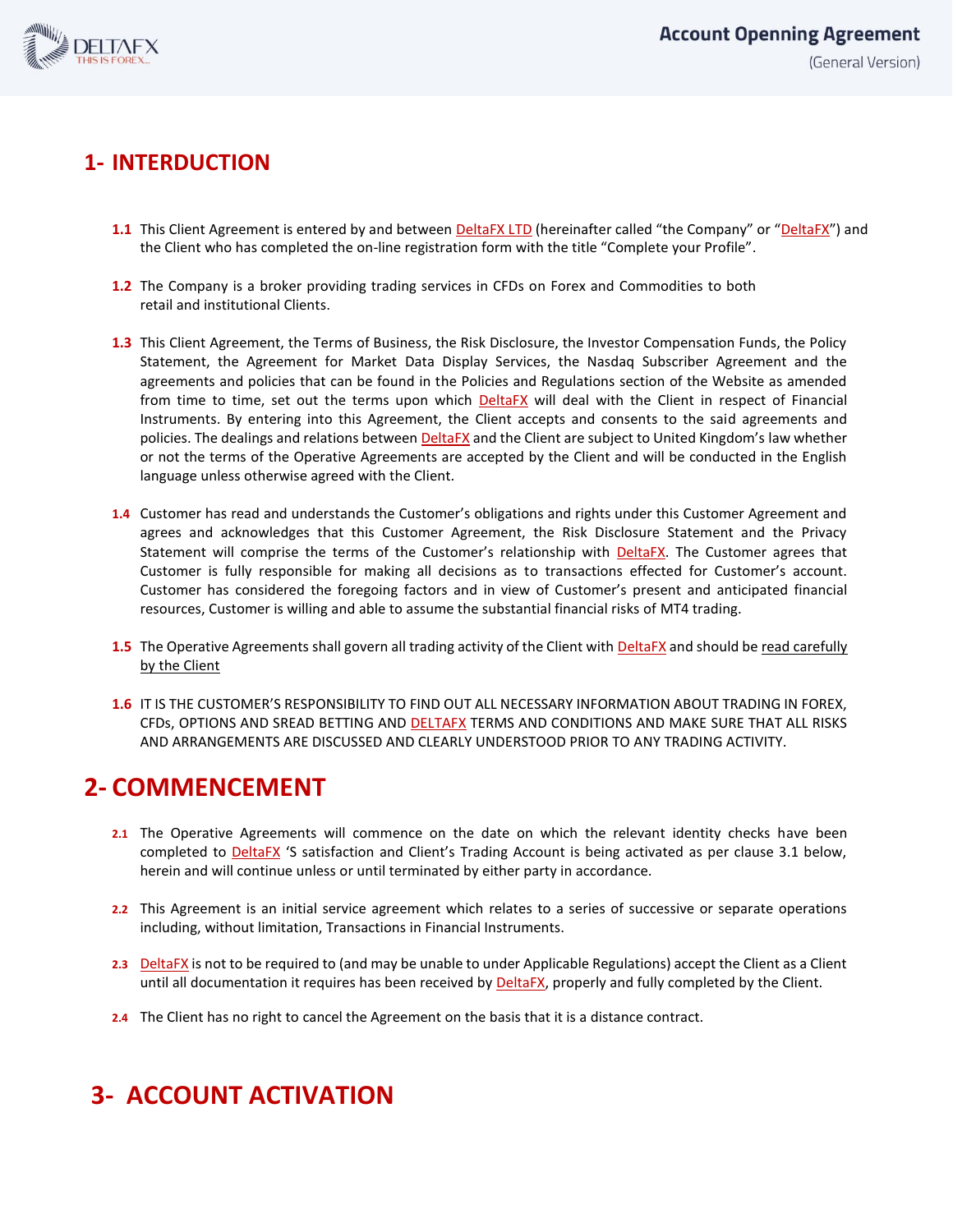

(General Version)

- **3.1** The Client's Trading Account will be activated by DeltaFX as soon as:
	- a. DeltaFX has received completed by the Client the on-line registration form with the title "Complete your Profile"; and
	- b. the Operative Agreements have been accepted by the Client and in regards to Stock Trading, any subsequent forms and/or agreements; and
	- c. relevant identity checks have been completed to DeltaFX satisfaction
- **3.2** The Corporate Clients' Trading Account will be activated by DeltaFX as soon as DeltaFX Support has received a completed signed and dated copy of "Corporate Trading Account Application Form" by the Corporate Client and the Corporate Client read and accepts the Operative Agreements as these can be found in the Website and identity checks have been completed to **DeltaFX** satisfaction

## **4- General Provisions**

- **4.1** The Client shall not assign, charge or otherwise transfer or purport to assign, charge or otherwise transfer his rights or obligations under this Agreement or any interest in this Agreement, without the Company's prior written consent, otherwise any purported assignment, charge or transfer in violation of this paragraph shall be void.
- **4.2** If the Client is a partnership, or otherwise comprises of more than one person, his liability under this Agreement shall be joint and several. In the event of the demise, bankruptcy, winding-up or dissolution of any one or more of such persons, then (but without prejudice to the above or Company's rights in respect of such person and his successors) the obligations and rights of all other such persons under the Agreement shall continue in full force and effect.
- **4.3** If any provision of the Agreement is or becomes illegal, invalid or unenforceable in any respect under the law of any jurisdiction, neither the legality, validity or enforceability of the remaining provisions of the Agreement nor the legality, validity or enforceability of such provision under the law of any other jurisdiction shall be affected or impaired.
- **4.4** The Company's records, unless proven to be wrong, will be the evidence of Client's dealings with the Company in connection to the services provided. The Client will not rely on the Company to comply with Client's record keeping obligations, although records may be made available to the Client on request at the Company's discretion.
- **4.5 T**he Agreement and all Transactions are subject to Applicable Regulations so that: (i) if there is any conflict between the Agreement and any Applicable Regulations, the latter will prevail; (ii) nothing in the Agreement shall exclude or restrict any obligation which the Company has towards the Client under Applicable Regulations; (iii) the Company may take or omit to take any action it considers necessary to ensure compliance with any Applicable Regulations and whatever the Company does or fails to do in order to comply with them will be binding for the Client;
- **4.6** The Agreement may be amended from time to time and the Company shall notify the Client of the relevant amendment or about the updated Agreement either in writing or through the Company's Main Website. Any changes to the Agreement will not apply to transactions performed prior to the date on which the changes become effective unless specifically agreed otherwise. Should the Client disagree with the changes.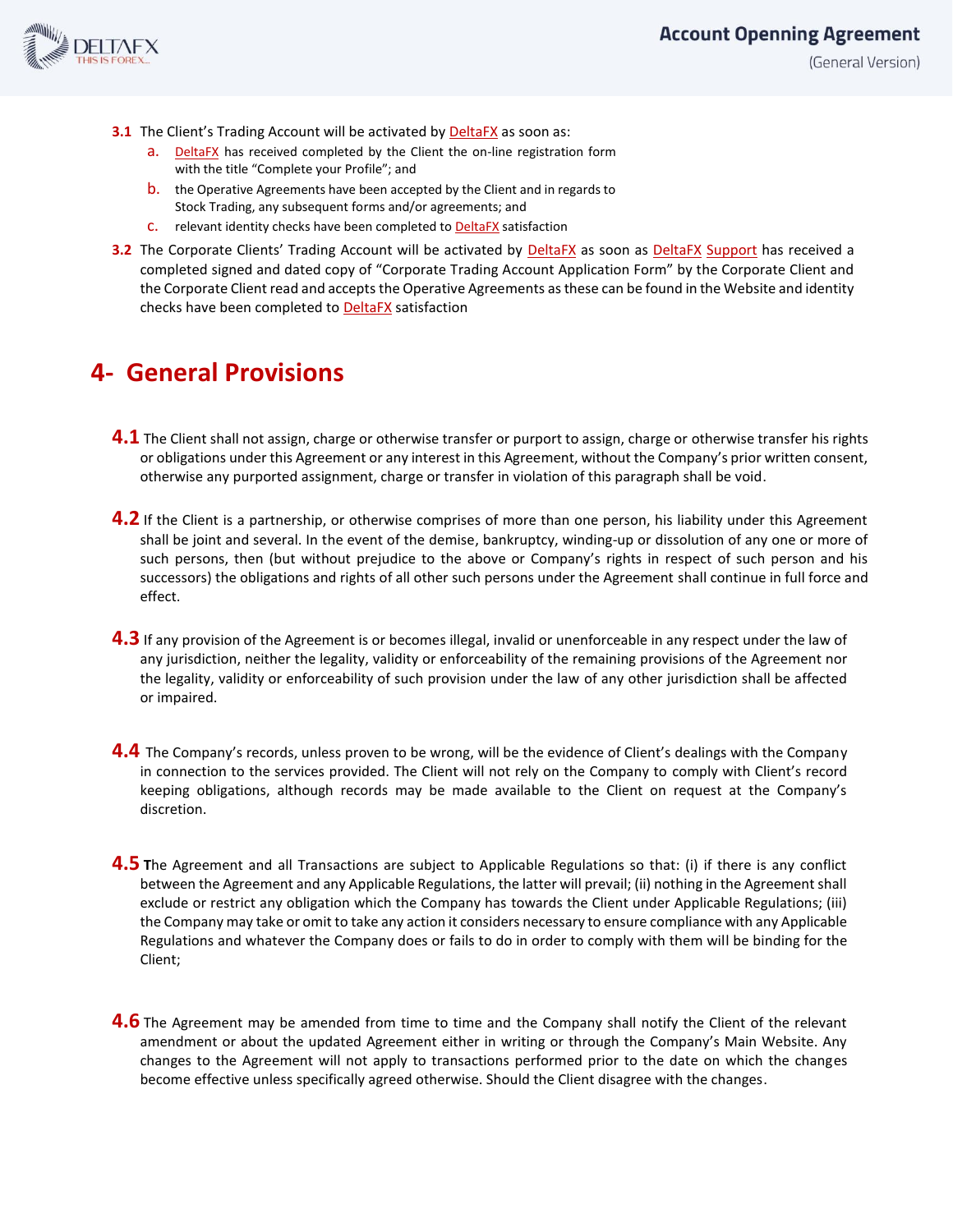

# **5- CAPACITY**

- **5.1** In relation to any Transaction the Client acts as Principal and not as Agent on behalf of any third party. This means that unless otherwise agreed, DeltaFX will treat the Client as a Client for all purposes and the Client shall be directly and fully responsible for performing the obligations under each Transaction made by or on behalf of the Client.
- **5.2**If the Client acts in relation to or on behalf of someone else, whether or not the Client identifies that person, DeltaFX shall not accept that person as an indirect Client and shall accept no obligation to that person, unless otherwise specifically agreed.
- **5.3**Any person or Agent notified to **DeltaFX** as being authorized by the Client may give Instructions and Requests to DeltaFX concerning any Transaction, or proposed Transaction, or any other matter.
- **5.4**In the event of the death or mental incapacity of the Client (who is the only person that forms the Client), DeltaFX will have no responsibility or liability whatsoever in respect of the actions or omissions or fraud of the authorized third party (appointed under clause 5.3. above) in relation to the Client's Trading Account and/or Client Money and DeltaFX will stop accepting Requests, Instruction or other communications given from the account of the Client upon DeltaFX receives notice of the death or mental incapacity of the Client.
- **5.5**In relation to any Transaction, DeltaFX acts as Principal for any duly regulated counterparty, and as Matched Principal in relation to Stock Trading, according to applicable legislation.
- **5.6**In relation to any Transaction and the Services provided by **DeltaFX** to the Client, it is the responsibility of the Client to ensure that the Client can accept the Services and/or enter into the Transactions in the country in which the Client is resident. It is hereby acknowledged and accepted that Clients that are resident of the United States will not be on-boarded by DeltaFX.
- **5.7**In relation to Stock Trading, **DeltaFX** will not be permitted to offer its Services to Clients who reside in specific countries, in order to ensure compliance with all Federal legislation, sanctions, AML (Anti – Money Laundering) regulations and guidance and as per the requirements emanating from third parties. The list of these countries can be found in the Company's website. The Client is obliged to provide documents, according to the clauses 2.3. and 3.1. herein, valid and up to date and to keep them as such during the whole period of this Client Agreement.

In the event that any of the documents indicated above have expired and/or are required to be updated, the Client is obliged to provide relevant documents upon their expiration. If the Client fails to provide updated and valid documents DeltaFX has the right to suspend the provisions of Services under this Client Agreement.

In the event of Stock Trading and the provision of a W-8 BEN/ BEN-E Form, also known as a 'Certificate of Foreign Status of Beneficial Owner for United States Tax Withholding and Reporting', if a change in the circumstances of a Client makes any information on the W-8 BEN/ BEN-E Form already submitted incorrect, the Client must notify FXTM within 30 days of the change in circumstances and a new W-8 BEN/ BEN-E Form must be submitted. The Client has an ongoing obligation to inform FXTM about his eligibility for W-8 BEN/ BEN-E status. Form W-8 BEN/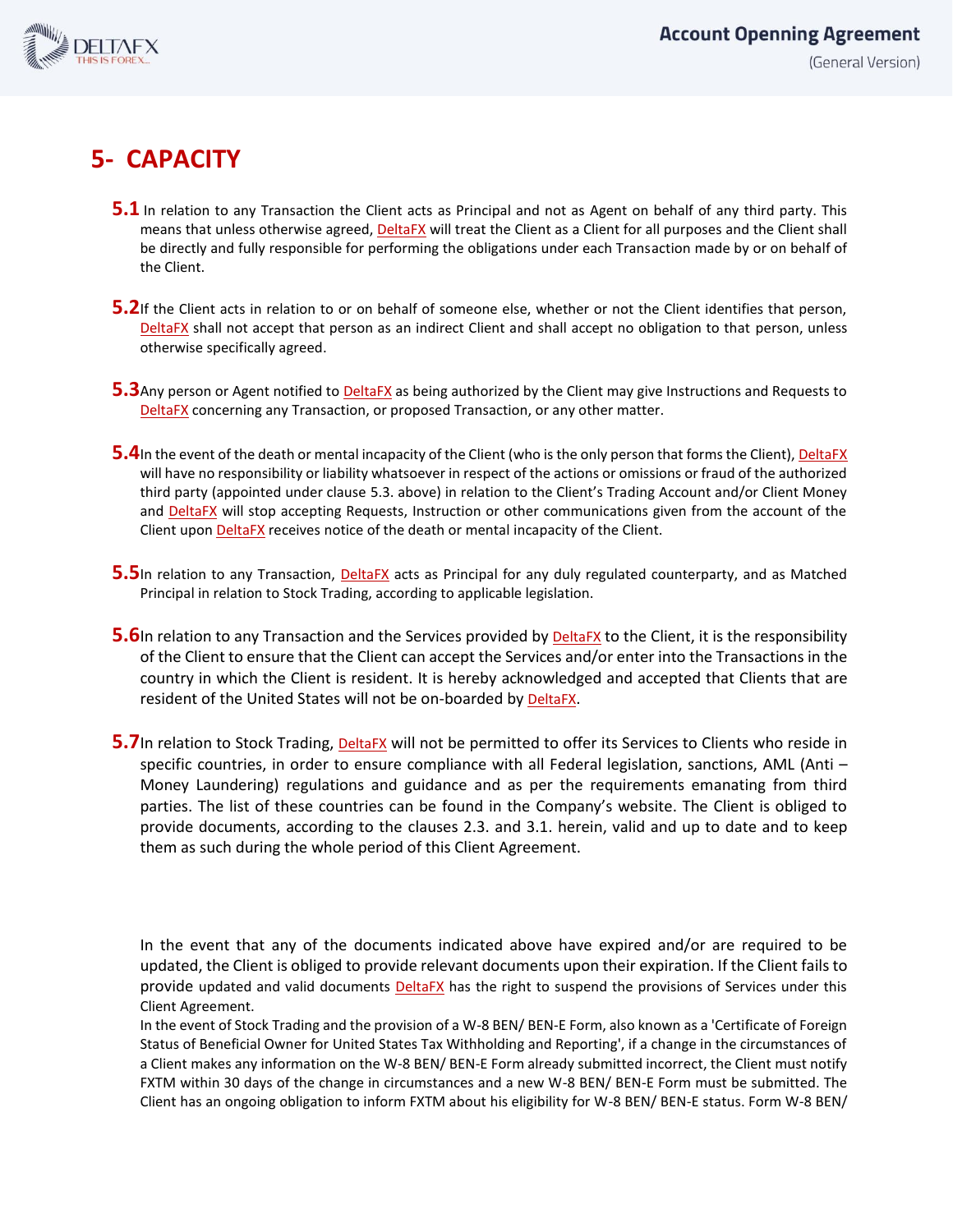

(General Version)

BEN-E remain valid for a period of the next three calendar year from the day they are signed. The Client will be required to re-submit a renewed form following the period of three years mentioned above.

DeltaFX shall resume provisions of Services once valid or/and updated documents are provided and relevant checks (including without limitation anti-money laundering checks and appropriateness tests) have been completed to **DeltaFXs** satisfaction.

It is understood that DeltaFX is not to be required (and may be unable) to accept the Client as its customer under Applicable Regulations and/or until all documentation it requires has been received by the Company, properly and fully completed by the Client.

# **6- CLIENT MONEY**

- **6.1** DeltaFX may deposit Client money in overnight deposits and will be allowed to keep any interest.
- **6.2**DeltaFX may deposit Client money and/or Financial Instruments with a third party who may, to the extent allowed under Applicable Regulations, have a security interest, lien or right of setoff in relation to that money.
- **6.3**DeltaFX will promptly place any Segregated Funds held on the Client's behalf and not transferred to or held for DeltaFX, into a Segregated Account (subject to and according to Applicable Regulations).
- **6.4**The Client agrees that, in the event that there has been no movement on the Client's Trading Account Balance for a period of at least six years (notwithstanding any payments or receipts of charges, interest or similar items) and DeltaFX is unable to trace the Client despite having taken reasonable steps to do so, DeltaFX may release any Client's money balances from the Segregated Account.
- **6.5**The Client agrees that, in the event that there has been no movement on the Client's Trading Account Balance for a period of at least six years (notwithstanding any payments or receipts of charges, interest or similar items) and DeltaFX is unable to trace the Client despite having taken reasonable steps to do so, DeltaFX may release any Client's money balances from the Segregated Account.

- **6.6**The Client agrees that in the event that his/her remaining Trading Account Balance is up to 1 USD/EUR/GBP and his/her Trading Account is closed or inactive for more than 90 calendar days, then the Company shall have the right to deduct this remaining Trading Account Balance and use it for charity purposes at its absolute discretion.
- **6.7**DeltaFX will carry out reconciliations of records and Segregated Funds with the records and accounts of the money DeltaFX holds in Segregated Accounts on a daily basis, and any required transfer to or from the Segregated Account will take place by the close of business on the day that the reconciliation is performed. DeltaFX reserves the right to carry out such reconciliations and transfers more frequently, should DeltaFX reasonably consider that this is necessary to protect **DeltaFX's** or a Client's interests.
- **6.8**. The Client agrees that **DeltaFX** shall not be held liable or have any further obligation in the event that any credit or financial institution with which Segregated Funds are held defaults in its obligations with respect to the Segregated Funds.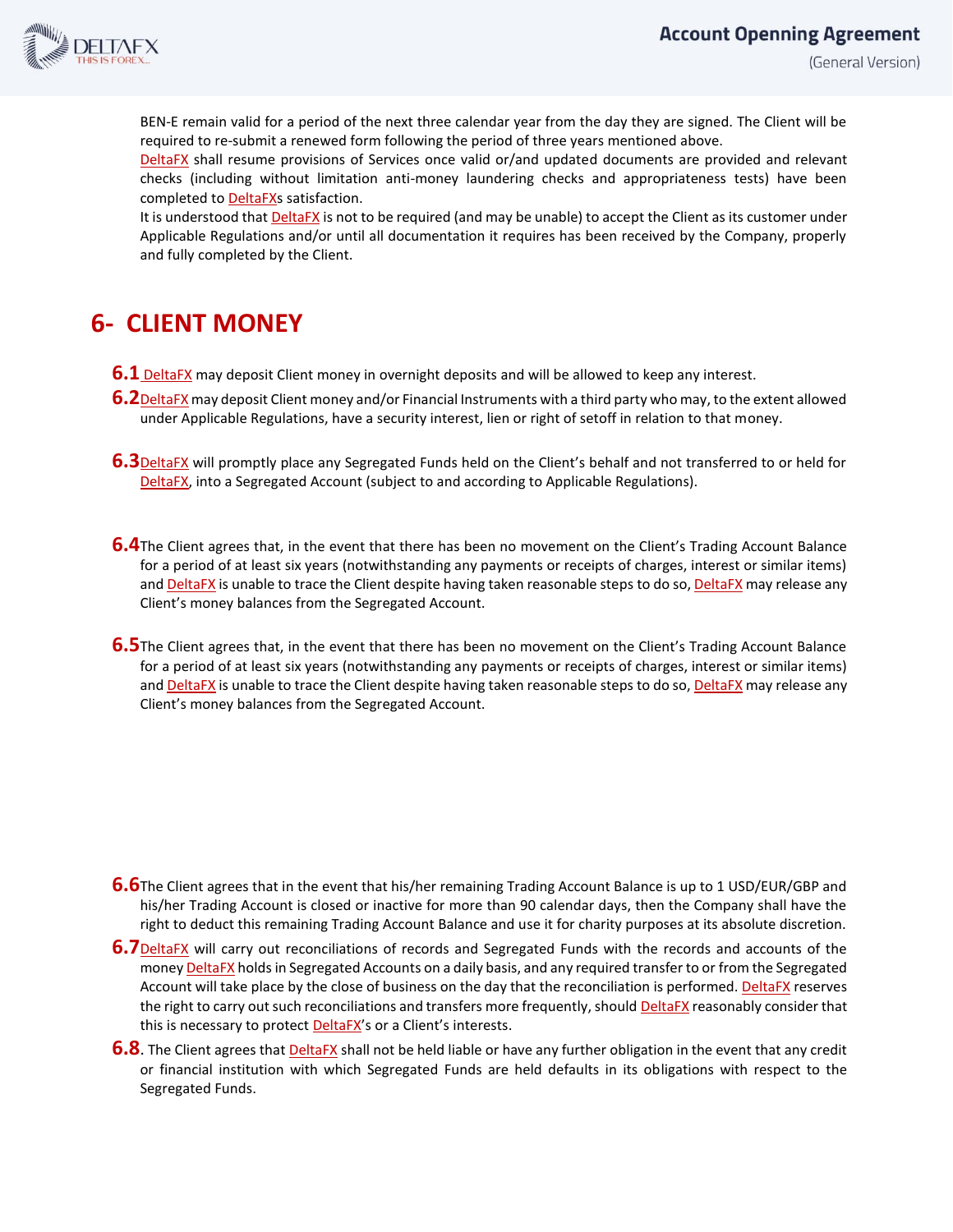

# **7- SERVICES**

7.1 The company offers to its clients the investment and Ancillary services as principal in relation to the financial instrument set out below:

- 1. Receive and transmit orders or execute (on an own account basis) orders for the Client in Financial Instruments acting as Principal and/or Matched Principal vis-à-vis Stock Trading.
- 2. Provide Foreign Currency Services provided they are associated with the provision of the Investment Service of Clause 6.1(a) herein.
- 3. Grant credit to a Client (as and if applicable), to allow the Client to carry out a transaction in one or more Financial Instruments, as described in the present clause, provided that the Company is involved in the aforesaid transaction.
- 4. Provide safekeeping and administration of financial instruments for the account of Client (as and if applicable), including custodianship and related services such as cash/collateral management, as described in Clause 7 herein.
- 5. Provide the Clients access to Investment Research data which may be relevant for Clients' consideration.
- **7.2** Subject to the Client's obligations under the Operative Agreements being fulfilled, the Company may enter into Transactions with the Client in Instruments specified on the Company website [\(www.Deltafx.com\)](http://www.deltafx.com/)
- 7.3 By accepting the terms and conditions of the Agreement the Client confirms that he has fully read, understood and agreed with all the terms and conditions thereof.
- **7.4** The Client acknowledges and accepts that all securities and financial instruments offered to the Client to transact under this Agreement are of a clearing nature: there is no actual supply of currency or underlying asset under the Agreement.

**7.5** The Client herby expressly acknowledges and understands that:

- (a) DeltaFX will offer execution-only dealing services to the Client and such other additional services as may from time to time be agreed between DeltaFX and the Client in writing.
- (b) no advice on the merits or suitability of any transaction entered into pursuant to this Agreement shall be provided by DeltaFX to the Client
- (c) DeltaFX will not manage or monitor Client's investments.
- (d) execution by DeltaFX of any order on Client's behalf shall not in any way imply any approval or recommendation of that transaction by DeltaFX.
- (e) DeltaFX has set out various risk disclosures both in this Agreement and on DeltaFX's website which make part of this Agreement.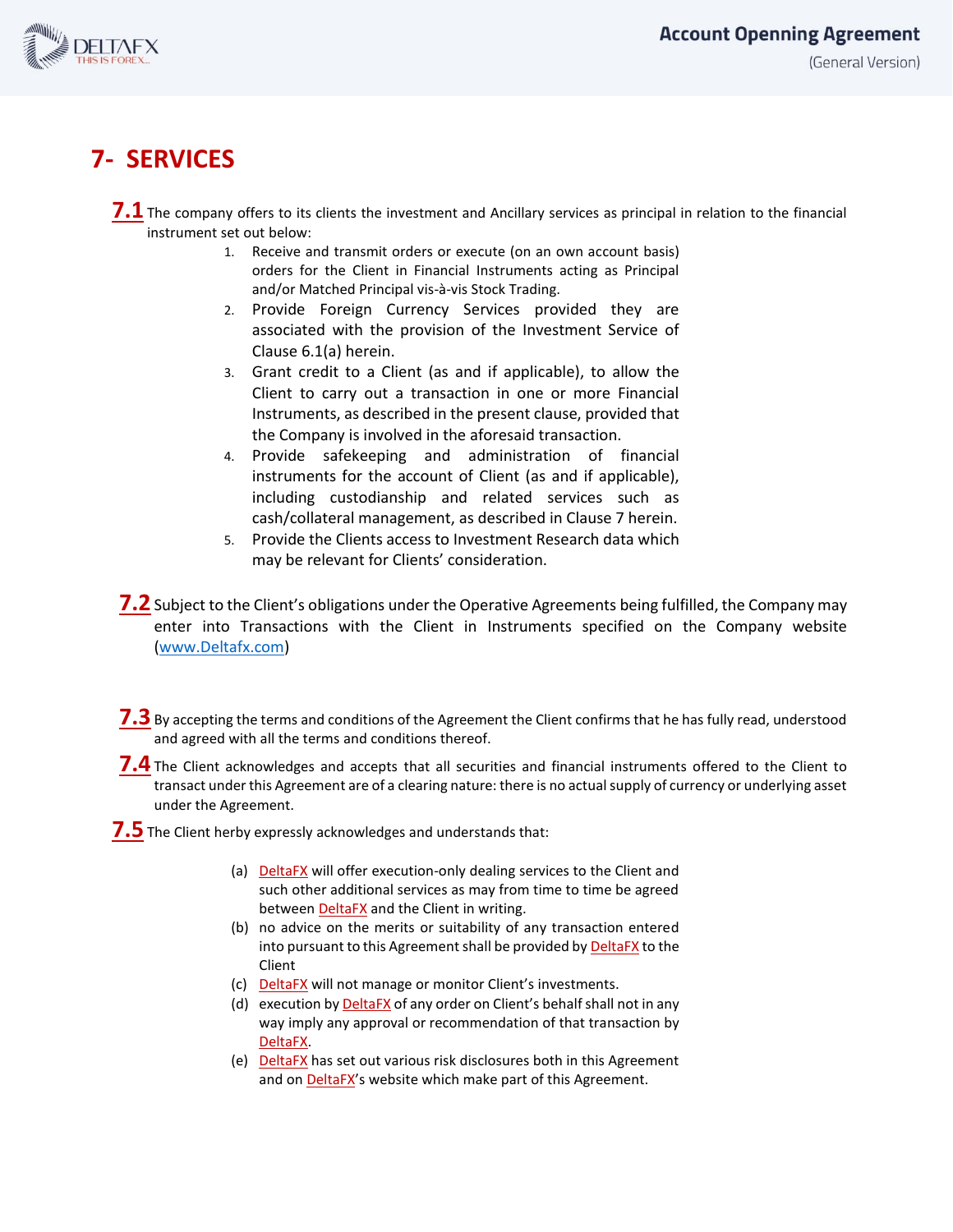

(General Version)

- (f) DeltaFX will not, unless specifically agreed to in writing, be acting in  $a \neq a$  | P a g e fiduciary capacity or provide any personal recommendation to the Client in respect of, nor provide any advice on the merits of, any transaction in securities and financial instruments.
- (g) The Client should make his own assessment of any transaction that he is contemplating in the light of Client's own objectives and circumstances, including without limitation the possible risks and benefits of entering into that transaction.
- (h) the Client should not rely on any information, proposal or other communication from DeltaFX as being a recommendation or advice in relation to that transaction.

# **8- Definition and interpretation**

**8.1** Terms stated below shall have the following meanings and may be used in the singular or plural as appropriate.

"**Account**" means a personalized account of the client with the company. The client is allowed to have only one account with company.

"**Account Detailed Report"** Shall mean a statement of the client's securities portfolio, open position, margin requirements, cash deposited etc. at a specific point in time.

**"Affiliate"** shall mean in relation to the Company, any entity controlled directly or indirectly by the Company, any entity that controls directly or indirectly the Company, or any entity directly or indirectly under common control with the Company. For this purpose, "control" means ownership of a majority of the voting power of the Company or entity.

**"Ask Price & Bid Price"** *The term* bid and ask *(also known as* bid and offer) *refers to a two-way price quotation that indicates the best potential price at which a security can be sold and bought at a given point in time. The bid price represents the maximum price that a buyer is willing to pay for a share of stock or other security. The ask price represents the minimum price that a seller is willing to take for that same security. A trade or transaction occurs after the buyer and seller agree on a price for the security which is no higher than the bid and no lower than the ask.*

**"Archived"** means a trading account with no financial or trading activity and no pending orders for a set period of 30 days.

**"Balance"** means the total financial result of all completed transaction and depositing/withdrawal operations on the trading account.

**"Execution Policy"** means the company's prevailing policy available at the company's website regarding best execution when executing client orders.

**"Instant Execution"** When the instant execution is used, the broker will try to execute your order using the latest price that you have seen in your platform. Consequently, there is a probability that the price changes while your order is processed by the broker. If the change is greater than the *deviation* parameter specified in the order, the broker will reply with a requote and you can either accept the new price or reject the order execution at all.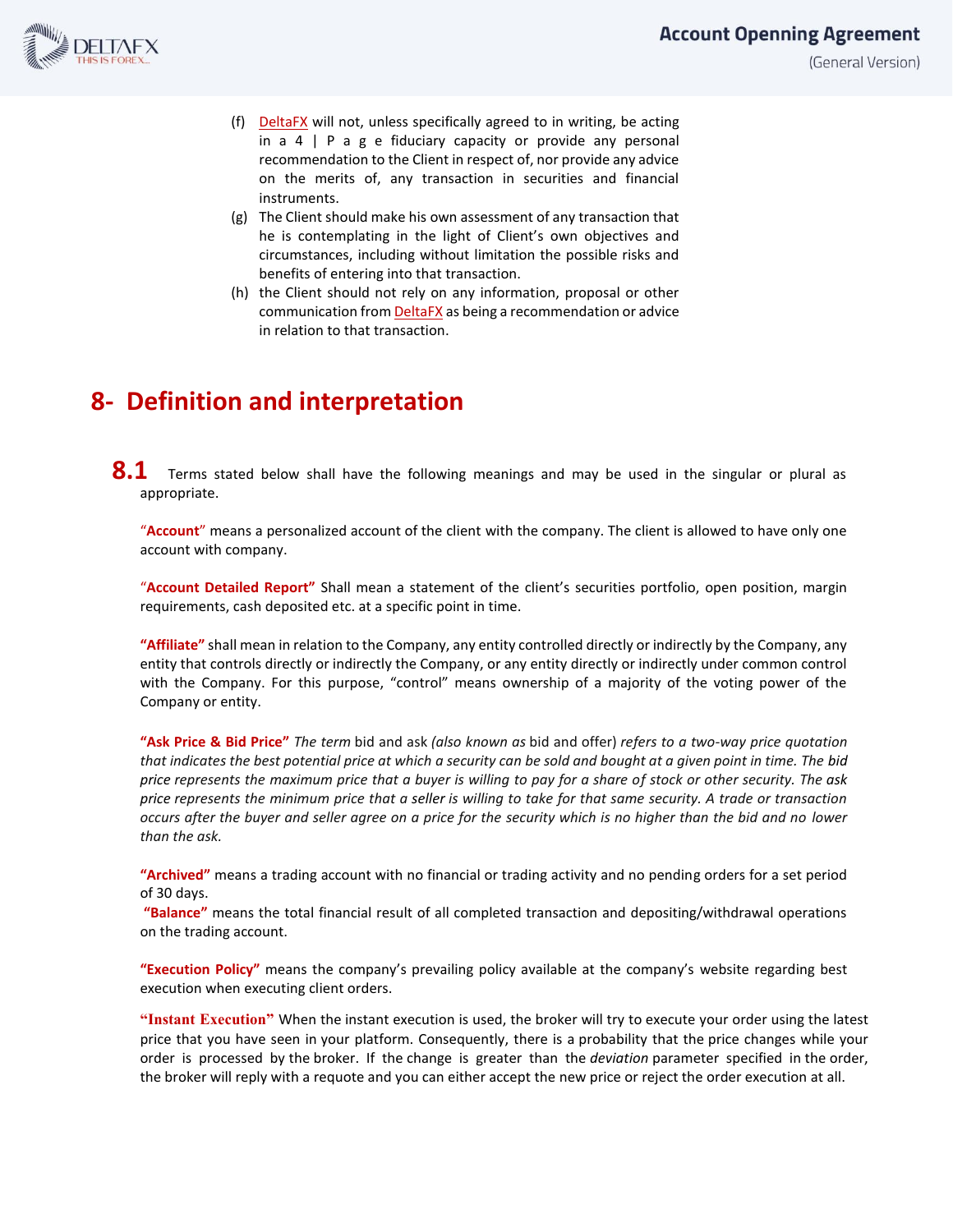

The clear advantage of this execution mode is that you can get an order executed at a known desired price. E.g. if you see EUR/USD Ask at 1.07447, you can send a buy order at that price and expect to open a position at that same price or return to you with a requote request.

The disadvantage of instant execution is also evident — you might miss a good trading opportunity when the volatility is high and your broker is sending you requotes one after another.

**"Market Execution"** If your broker is using market execution to process orders, your order will open a position at the broker's latest price even when it is different from the one you see in your platform. The price may actually be the same as the one you see in the platform, or it may be only insignificantly different, but sometimes, the difference may get quite serious.

On the one hand, market execution allows you to trade currencies without any sort of requotes. It will result in a much faster execution of your orders. It also means nearly 100% guaranteed opening of the position.

On the other hand, slippage (or deviation) can get very big during volatile price changes. For example, if you see EUR/USD trading at 1.07610 Ask price and decide to send a buy order via a broker with market execution, you could end up with a long position at something like 1.07700 open price (9 full pips could be much higher than your planned entry).

Another disadvantage of this type of execution is that brokers, which employ it, will not allow setting stoploss and take-profit orders during order opening. You will have to place a bare order first and then apply your SL and TP according to the price it has been executed at.

**"CFD"** is a contract for difference and more specifically in as agreement between two parties to exchange the difference between the opening price and closing price of a contract.

**"Client Account"** Shall mean an omnibus account opened by the company where Client's funds will be held in separately from the company's funds.

**"Client"** means a natural or legal person, accepted by the company as its client as whom services will be provided by the company under the team and conditions of this agreement.

#### **"Company"** means DeltaFX Ltd a private limited company registered in St. Vincent under Registration number 24975IBC and authorized and regulated by the Financial Commission.

DeltaFX Ltd is a proud member of The Financial Commission(FinaCom), an international organization engaged in the resolution of disputes within the financial services industry in the Forex market. The Financial Commission is an independent external dispute resolution (EDR) organization for Consumers/Traders who are unable to resolve disputes directly with their financial services providers that are members of the Financial Commission and protecting every trader by Commission's Compensation Fund.

**"Company's website"** mean[s www.Deltafx.com](http://www.deltafx.com/) or any other website that may be the Company's website from time to time

**"Contract"** means any contract, whether oral or written, for the purchase or sale of any commodity, security, currency or other financial instruments or property, including any derivative contracts such as options, futures, CFDs or other transactions related thereto, entered into by the company and the client.

**"Counterparties"** Shall mean banks and/ or brokers through whom the company may cover its transactions with clients.

**"Cryptocurrency"** A cryptocurrency is a digital or virtual currency that is secured by cryptography, which makes it nearly impossible to counterfeit or double-spend. Many cryptocurrencies are decentralized networks based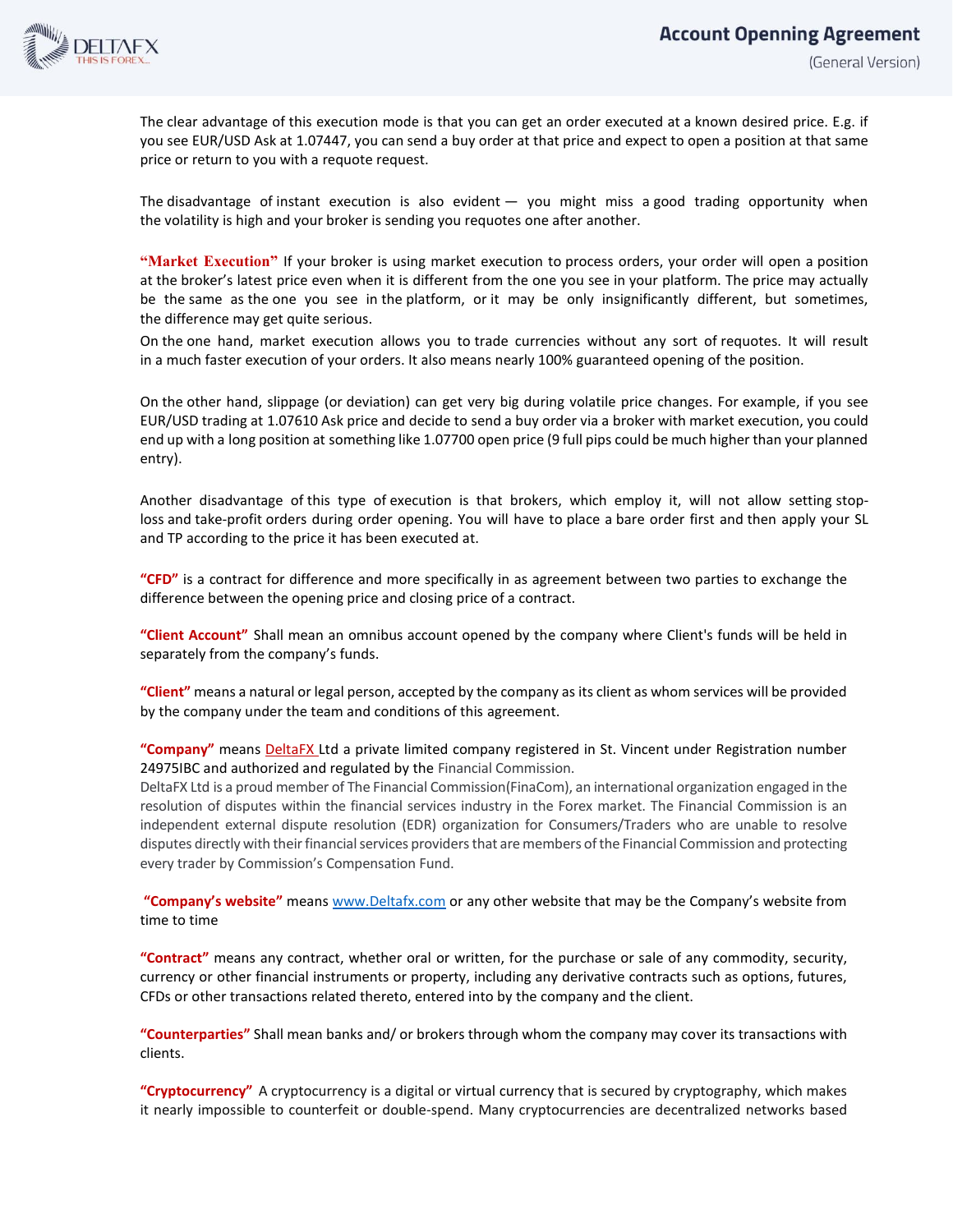

on blockchain technology—a distributed ledger enforced by a disparate network of computers. A defining feature of cryptocurrencies is that they are generally not issued by any central authority, rendering them theoretically immune to government interference or manipulation. Cryptocurrency is a medium of exchange currencies that uses cryptography to secure the exchange of digital information and control the creation of new units i.e., digital money. Cryptocurrencies provide a viable method of issuing tracking ownership of unique digital representations of value, such as money. Cryptocurrency is a form of digital currency v=created and held electronically. Cryptocurrency is decentralized, so no single institution or country controls it, and it is not subject to transaction fees or external regulation.

**"Equity"** refers to the amount of money a trader has in their trading account (i.e. their Balance) plus or minus any profit or loss from open positions. If, however, the trader doesn't have any open positions, his or her **equity** is equal to his or her balance (Balance + Floating Profit & loss + Credit + Swap).

**"Floating Profit/Loss"** shall mean the unrealized profit (loss) of open positions at current prices of the underlying assets.

**"Free Margin"** In its simplest definition, **Free Margin** is the money in a trading account that is available for trading. To calculate **Free Margin**, you must subtract the **margin** of your open positions from your Equity (i.e. your Balance plus or minus any profit/loss from open positions).

**"Leverage"** is a feature offered by the brokers. Margin is the minimum amount of money that a Forex broker requires a trader to have in their account to open and maintain a trade. It is expressed as a percentage of the trade size. It is like a special offer indeed. It helps the traders to trade the larger amounts of securities through having a smaller account balance.

**"Margin"** means the necessary guarantee founds to open positions and maintain open positions, as determined in the spreads and conditions schedule.

**"Margin Call"** is a notification which lets you know that you need to deposit more money in your trading account, or close losing positions, in order to free up more margin. ... When the market moves against your open positions, your margin level falls. When the margin posted in the margin account is below the minimum margin requirement, the company issues a margin call and in this case, the client will have to either increase the margin that he has deposits or to close out the position(s). If the client does not do any of the aforementioned, the company shall have the right to close the positions of the client.

**"Margin Level"** means the percentage of Equity to margin ratio. It is calculated as: Margin Level = (Equity / necessary margin) x100

**"Stop Out Level"** is a specific point at which all of a trader's active positions in the market are closed automatically by their broker, because of a decrease in their margin levels, meaning that they can no longer support the open positions.

**"Open Position"** means any position / transaction that has not been closed. For example, an open long position not covered by the opposite short position and vice versa.

**"Orders"** means any trading transactions executed on the company's trading platforms by the client

**"Quote"** in the currency quoted for a particular instrument.

**"Security"** means any securities or other assets deposited with the company

**"Spreads**" means the difference between the Ask price and Bid price.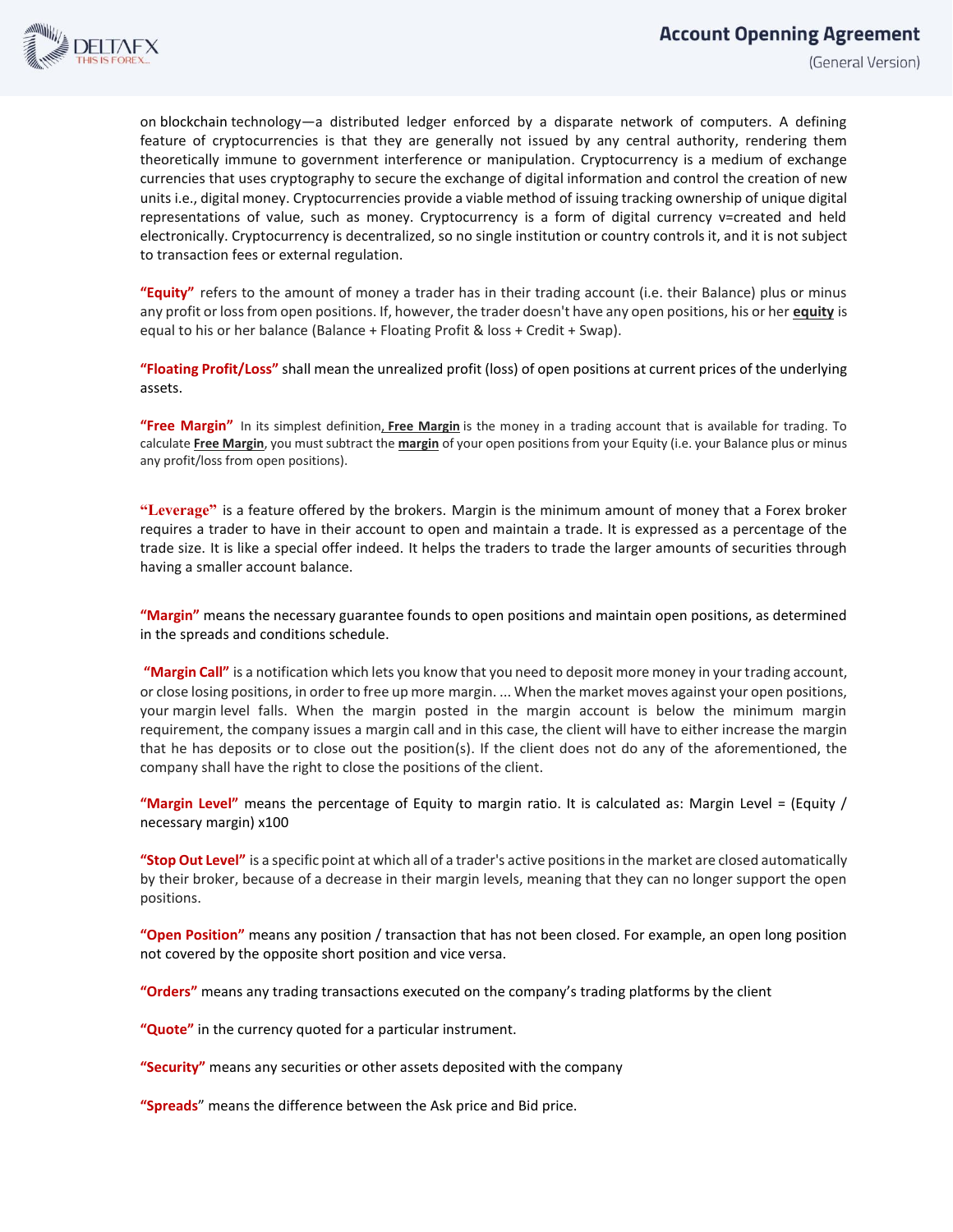

**"Lot"** shall mean a unit of Securities Base Currency or troy oz. of Precious Metal in the Trading Platform.

**"Lot Size"** shall mean the number of shares, underlying assets or units of Base Currency, or troy oz. of Precious Metal in one Lot defined in the Contract Specifications.

**"Trading Account"** shall mean the unique personified registration system of all Completed Transactions, Open Positions, Orders and deposit/withdrawal transactions in the Trading Platform.

**"Transaction"** shall mean any contract or transaction entered into or executed by the Client or on behalf of the Client arising under this Agreement and the Terms of Business. "Transaction Size" shall mean Lot Size multiplied by number of Lots.

**"Trading Platform"** means any online trading platform made available to the client by the company for placing orders, requesting quotes for trades, receiving price information and market- related news as well as having a real-time revaluation of the open positions, through the internet

**"Instrument"** shall mean any Currency Pair, Precious Metal, Stock CFD, Stocks, Energy, Cryptocurrency.

**"Hedged Margin"** shall mean the margin required by the Company sufficient to open and maintain Matched Positions. The details for each Instrument are in the Contract Specifications.

**"Expert Advisers"** You may choose to trade on our online trading platform (MT4/MT5) using a robotic, algorithmic trading system which trades in the market on behalf of customers (an "Expert Adviser"). Trading with an Expert Adviser is inherently risky by virtue of the robotic nature of the trading system and we do not encourage or endorse it as a practice.

**"Market Maker"** means a dealer in securities or other assets who undertakes to buy or sell at specified price at all time.

### **9- Conflicts of interest and material interests**

- **9.1** When the Company deals with or on behalf of the Client, the Company, an associate, or some other person connected or affiliated with the Company, may have an interest, relationship, or arrangement that is material in relation to the transaction concerned or that conflicts with the Client's interest. By way of example only, when the Company deals with a Transaction for or on behalf of the Client the Company may be:
	- **(a)** dealing in the respective Instrument as Principal for the Company's own account by selling to or buying the Instrument from the Client and/or Matched Principal vis-à-vis Stock Trading for Short Transactions.
	- **(b)** matching the Client's transaction with that or another client by acting on such other client's behalf as well as on the Client's behalf.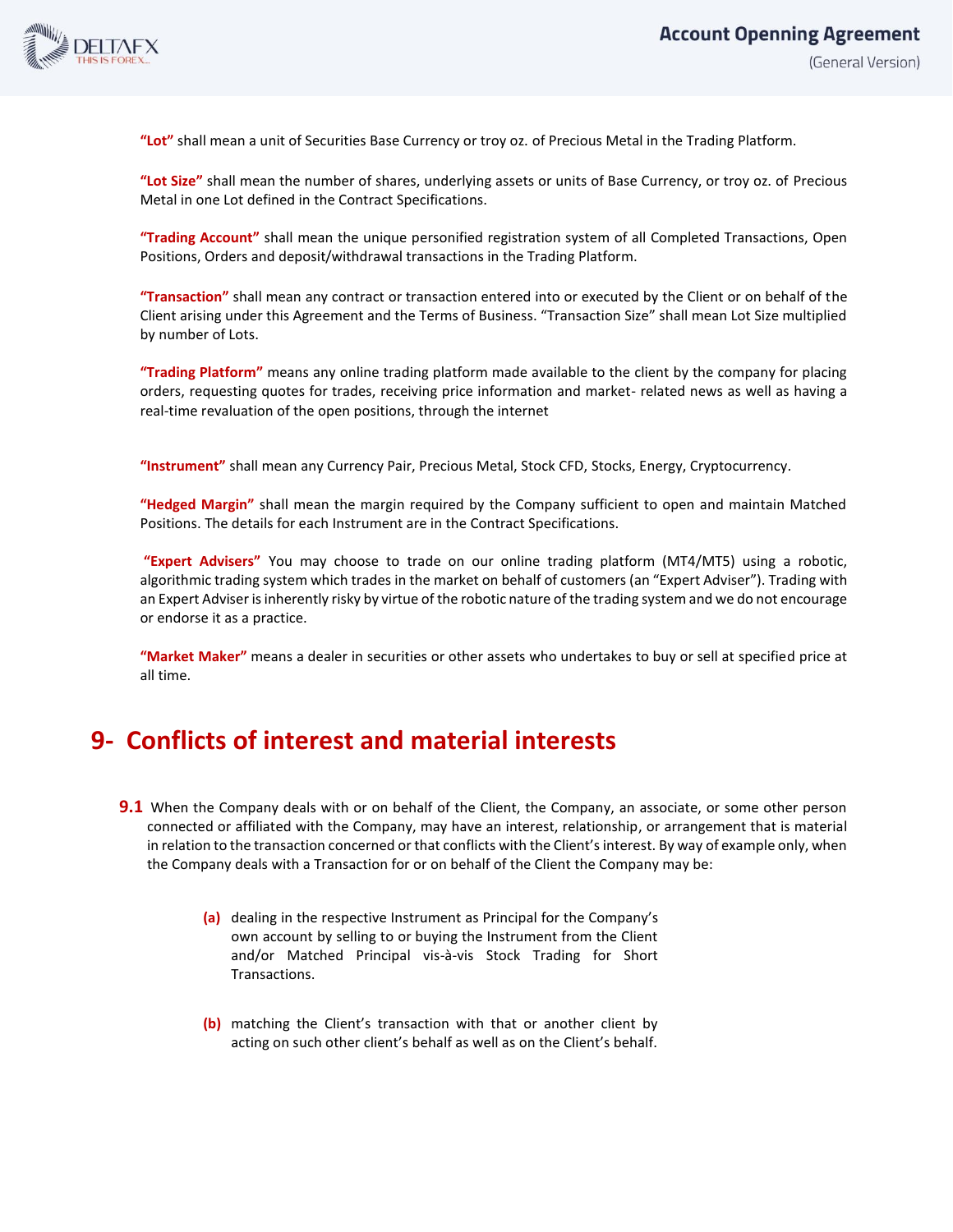

#### **Account Openning Agreement** (General Version)

- **(c)** dealing in the Instrument which the Company may have recommended to the Client (including holding a long or short position); or
- **(d)** advising and providing other services to associates or other clients of the Company who may have interests in investments or underlying assets which conflict with the Client's interests.
- **9.2** The Client consents to and authorizes the Company to deal with or on behalf of the Client in any manner which the Company considers appropriate, notwithstanding any conflict of interest or the existence of any material interest in a transaction, without prior reference to the Client. The Company's employees are required to comply with a policy of independence and to disregard any such material interest or conflict of interest when advising the Client.
- **9.3** Under the Law, the Company is required to take all reasonable steps to detect and avoid conflicts of interest. The Company is committed to act honestly, fairly and professionally and in the best interests of its Clients and to comply, in particular, with the principles set out in the Law when providing the Services.

## **10- Commissions, Charges and other costs**

- **10.1** The Client shall be obliged to pay the Company the commissions, charges and other costs set out in the Contracts Specifications. The Company shall display all current commissions, charges and other costs on its Website.
- **10.2** The Company may vary commissions, charges and other costs from time to time without prior Written Notice to the Client. All changes in commissions, charges and other costs are displayed on the Company's Website and posting on the Website shall be considered due notice.
- **10.3**Any commissions or fees which the Company receives or pays will be effected according to the provisions of Applicable Regulations.
- **10.4**The Company may from time to time deal on the Client's behalf with persons with whom the Company has a soft commission agreement which permits the Company (or another member of the Company group) to receive goods or services in return for transacting investment business with such persons or others. It is the policy of the Company in relation to such agreements to ensure that such arrangements operate in the best interest of the Client as far as practicable, for example, because the arrangements allow access to information or other benefits which would not otherwise be available.
- **10.5**The Client is hereby informed that in the event where the Client has been introduced to the Company by a Partner (Introducer and/or Affiliate) of the Company Partners (Pinnacle Services Ltd) and/or of the Company and/or any third party, the Company may pay a fee and/or commission to the Company Partners and/or the Partner directly, for services rendered calculated on the basis of the volume traded by the Client and/or otherwise and/or on the basis of the agreement concluded between the two parties. Upon request from the Client, the Company shall disclose further details.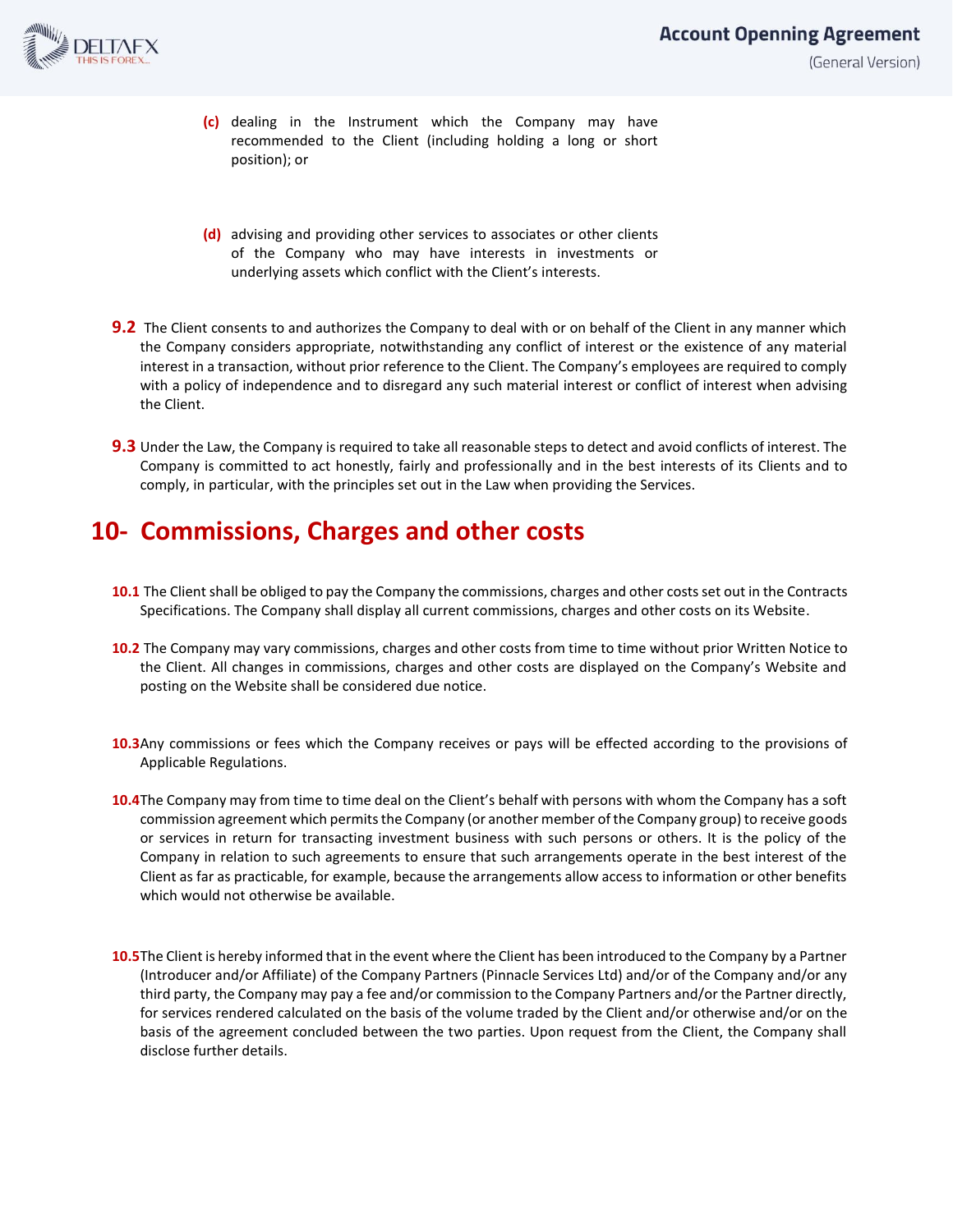

- **10.6**The Client accepts to be notified if the Company pays commissions/fees to any third party who introduced him or who acts on the Client's behalf.
- **10.7**The Client undertakes to pay all stamp expenses relating to this Agreement and any documentation which may be required for the carrying out of the Transactions.
- **10.8**The Client shall be solely responsible for all filings, tax returns and reports on any Transactions which should be made to any relevant authority, whether governmental or otherwise, and for payment of all taxes (including but not limited to any transfer or value added taxes), arising out of or in connection with any Transaction.
- **10.9**In regards to Stock Trading the Client will be requested to sign a W8-BEN form, for establishing status for Chapter 3 and Chapter 4 of the Internal Revenue Code of the United States, by which the Client "certifies" his country of residence and confirms that is not a resident of the United States. The Company shall be required to deduct US withholding tax on income and gross proceeds from the Client's investments in US Stocks. The Company may also charge the Client for the provision of market data or any other account feature or fees for custody and settlement or such other fees as the Company reasonably advise the Client from time to time. For more information, the Client should consult the Terms of Business for Stocks Account.

#### **10.10**

The Company shall have the right to pay, or be paid a fee or commission, provide or provided with any non-monetary benefit (hereinafter the "inducement") in connection with the provision of an investment service or ancillary service to or by any party other than the Client or a person on behalf of the Client, where the relevant payment or benefit:

- **a)** s designed to enhance the quality of the relevant service to the Client.
- **b)** does not impair compliance with the Company's duty to act honestly, fairly and professionally in accordance with the best interests of the Client;

#### **10.11**

In such a case, the Company shall disclose to the Client, the existence, nature and amount of the inducement or, where the amount cannot be ascertained, its method of calculation. Where applicable, the Company shall also inform the Client on mechanisms for transferring to the Client the fee, commission, monetary or non-monetary benefit received in relation to the provision of the investment or ancillary service

#### **10.12**

The Company shall inform its Clients about the fees, commissions or any monetary benefits transferred to them.

#### **10.13**

From Friday to Monday Swaps are calculated once. From Wednesday to Thursday Swaps are calculated in triple size. Exceptions apply, please refer to Contract Specifications for more information.

#### **10.14**

In case of a corporate action on the underlying security of a CFD, and any cash indices, the Company will transfer to its Clients the economic effect (either positive or negative) of such action as if they were holding the underlying security as shareholders. This transfer will be done in the form of cash adjustment, position adjustment, delivery of a new security or CFD, or combination of these according to the particular corporate action. If the corporate action is complex and the Company is unable to accurately determine the adjustment, the affected position may be closed before the ex-date.

## **11- Currency**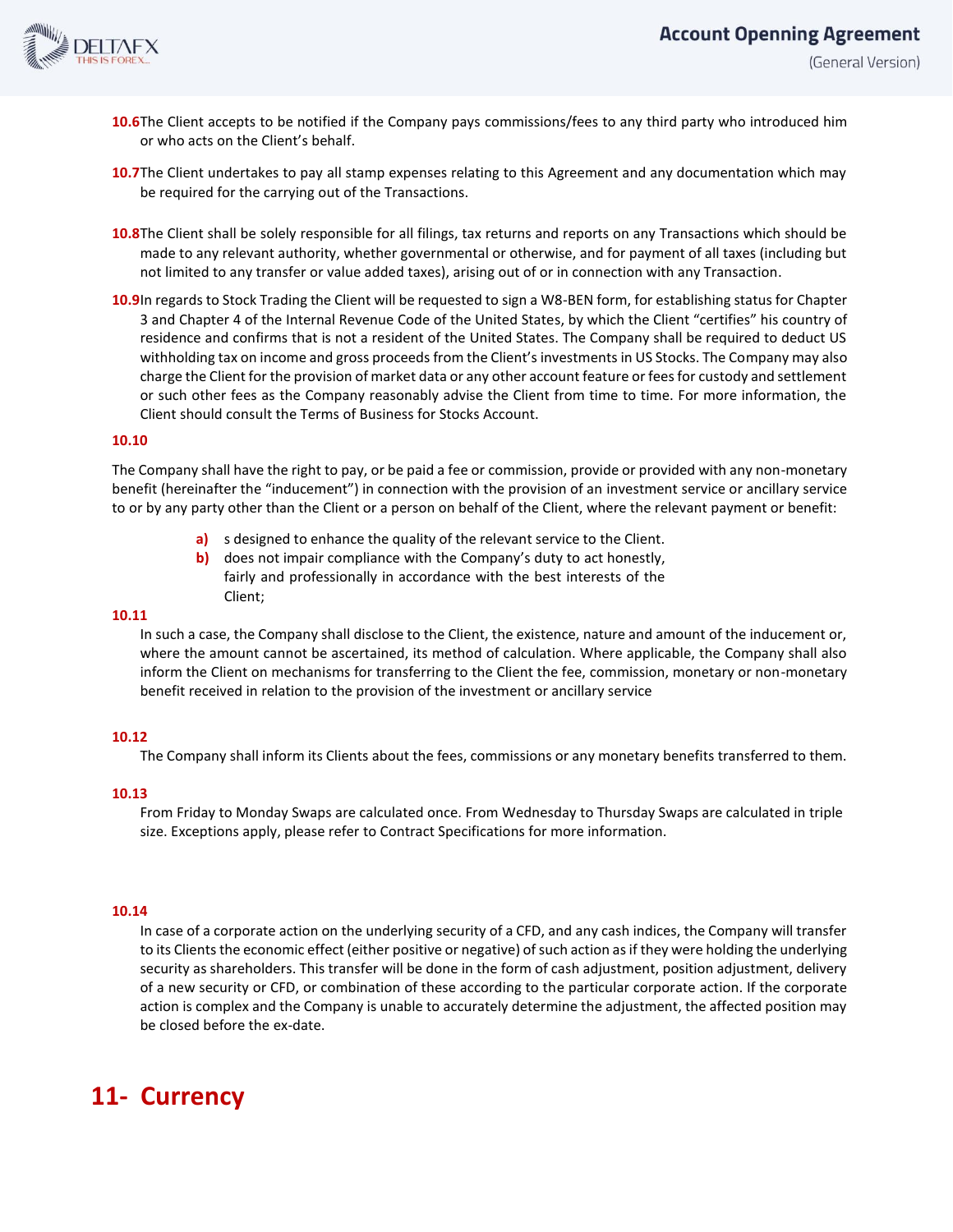

- **11.1**The Company is entitled, without prior notice to the Client, to make any currency conversions which the Company considers necessary or desirable for the purposes of complying with its obligations or exercising its rights under the Operative Agreements or any Transaction. Any such conversion shall be effected by the Company in such manner and at such rates as the Company may in its discretion determine, having regards to the prevailing rates for freely convertible currencies.
- **11.2** All foreign currency exchange risk arising from any Transaction or from the compliance by the Company with its obligations or the exercise by it of its rights under the Operative Agreements will be borne by the Client.

## **12- Providing Quotes**

- **12.1**The Company provides Quotes to the Client in accordance with the terms of business.
- **12.2**The Company shall not be obliged to, but may, at its absolute discretion, execute as Principal and/or as Matched Principal in relation to Stock Trading, the Client's Requests and Instructions in respect of any Instrument out of normal trading hours specified in the Contract Specifications for that particular Instrument. In such a case all the trades executed will be reported and submitted to the Client if required and/or requested.
- **12.3**It is hereby acknowledged and accepted that it is the responsibility of the Client to ensure that he/she is informed about the Trading Schedule hours via the Trading Platform internal mail and/or the information published in the DeltaFX News Webpage, and this shall constitute sufficient Written Notice as per clause 18 below herein. The Company will have no responsibility and/or liability whatsoever in relation to the acts and/or omissions of the Client regarding the aforementioned clause.
- **12.4**The Company specifies Spread for each Instrument in the Contract Specifications. The Company is entitled to change Spreads without prior Written Notice to the Client subject to the Terms of Business. Otherwise, the Company shall notify the Client not less than 7 (seven) calendar days prior to any changes in Spreads.
- **12.5**The Client is entitled to Market Data which are data produced directly by an Exchange and/or Liquidity Provider and/or Price Feeder, in order to be able to give Orders for Transactions for Stock Trading, through the Client's compatible personal computer connected to the internet. The Company shall receive and transmit for execution all Orders given by the Client strictly in accordance with their terms. It is hereby acknowledged and accepted that:
	- **a)** Market data will be provided or made accessible for convenience and information solely in order to assist the Client to make his own investment decisions and will not amount to investment advice.
	- **b)** Market data will be made accessible and will be provided to the Client without any liability from the Company's side. Hence, the Company will have no responsibility for checking the accuracy of any Order. Any Order that the Client gives to the Company constitutes an irrevocable instruction to the Company to proceed with the Transaction on the Client's behalf. In addition, any price quoted in the Market Data may differ from the execution price the Client actually obtains.
	- **c)** Market Data constitute valuable confidential information. As such, the data are the exclusive property of the Exchange and/or Liquidity Provider and/or Price Feeders which operate the market, namely NASDAQ (National Association of Securities Dealers Automated Quotations System) and NYSE (New York Stock Exchange). Accordingly,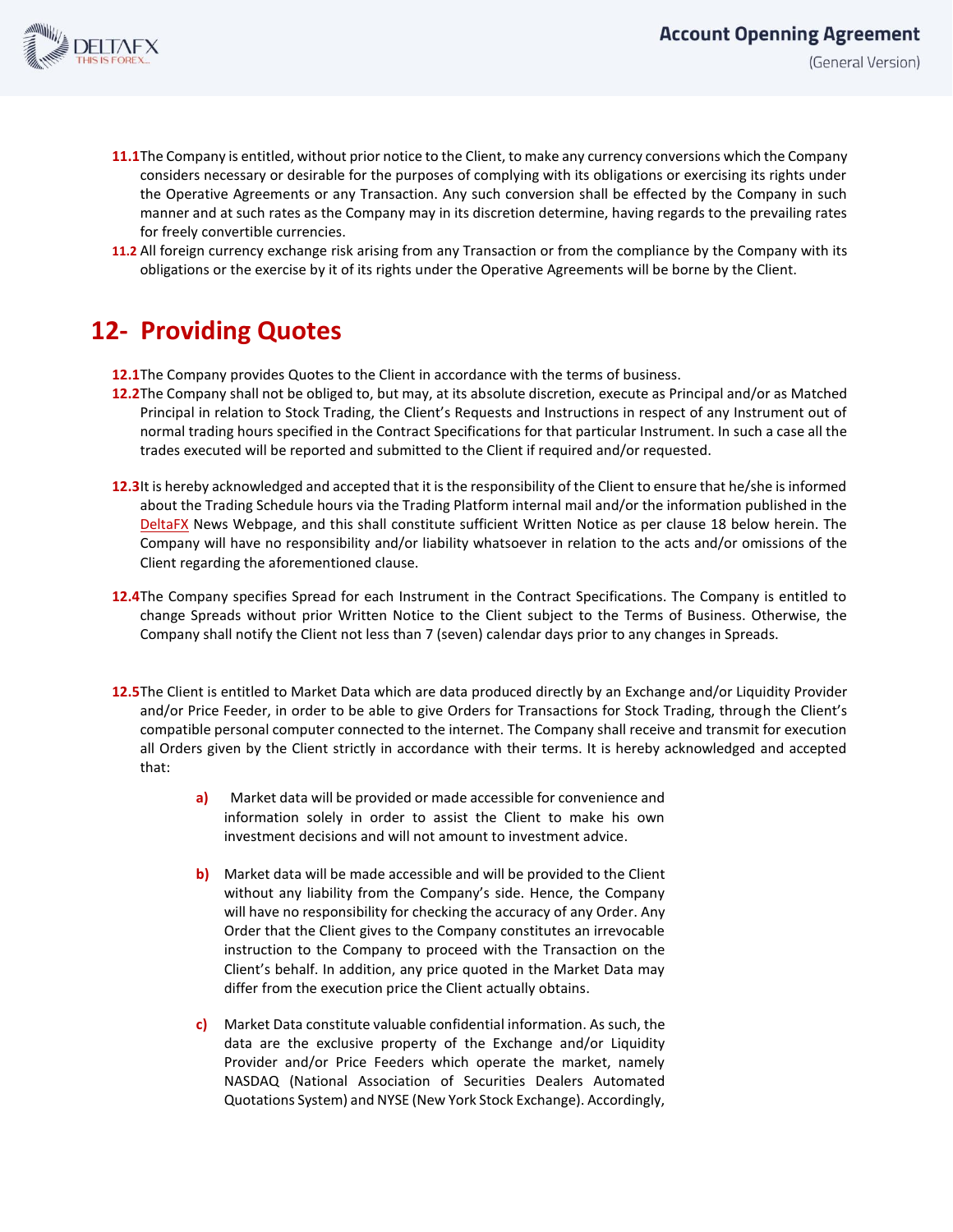

the Client may use it solely for the Client's own trading purposes under the rules of the relevant Exchange and/or Liquidity Provider and/or Price Feeder. Clients are encouraged to consult the website of the relevant Exchange for full details of the applicable rules (www.nasdaqtrader.com, [www.nyse.com\)](http://www.nyse.com/).

**d)** The Company is hereby authorized to enter into any agreement on Client's behalf with any Exchange(s) and/or Liquidity Provider(s) and/or Price Feeder(s) relating to the proper use of Market Data as the Company deems proper.

## **13- Client's Acceptance Policy**

- **12.1**The prospective client acknowledged and understands that the company is not obliged and/or required under any applicable laws or regulations to accept any prospective client as its client. The company has the right to decline and / or refuse to accept a prospective client as its client, if it reasonably believes that the prospective client might pose a risk to the company and / or if accepting such a prospective client shall be against the company's client acceptance policy. It should be noted that the company is under no obligation to provide any reason for not accepting a prospective client as its client.
- **12.2**The prospective client must fill in and submit the online Account opening application form found on the company's website and provide to the company all the required identification documentation. The company shall then a notice of accepting to the prospective client confirming that he has been successfully accepted as a client of the company.
- **12.3**The client acknowledges and understands that the company has the right to refuse to activate an account and or shall not accept any money from any prospective client until all documentation requested has been prospective to the company. Which has been properly and fully competed by the prospective client. The prospective client shall not yet be considered as a client of the company if all internal company checks, including without limitation to anti-money laundering checks and the appropriateness tests have not been duly satisfied. The client acknowledges and understands that the company may request additional due diligence documents for father clarification
- **12.4**The company has the right to request additional documentation and / or information from the client at any time throughout the term of this agreement and / or the business relationship with the client. Should the client not provide such additional documentation and/or information the company me at its own discretion terminate its business relationship whit the client in accountancy with agreement.
- **12.5**The company has the right to close any account opened by a prospective client which has not been approved by the company and which has been pending for approval for a set period of three months.

# **14- Client's Requests and instruction**

- **14.1**The company processes and executes Requests and Instructions in accordance with the Terms of Business.
- **14.2**The Company is entitled to decline a Request or an Instruction if any of the conditions set out in the Terms of Business or in clause 14.3 of this Agreement is breached before the Request or Instruction is processed by the Company. However, the Company may at its absolute discretion, accept and execute the Request or Instruction, notwithstanding that the conditions in the Terms of Business or in clause 14.3 of this Agreement are breached. If the Company executes the Request or Instruction and becomes aware of any breach of the conditions set out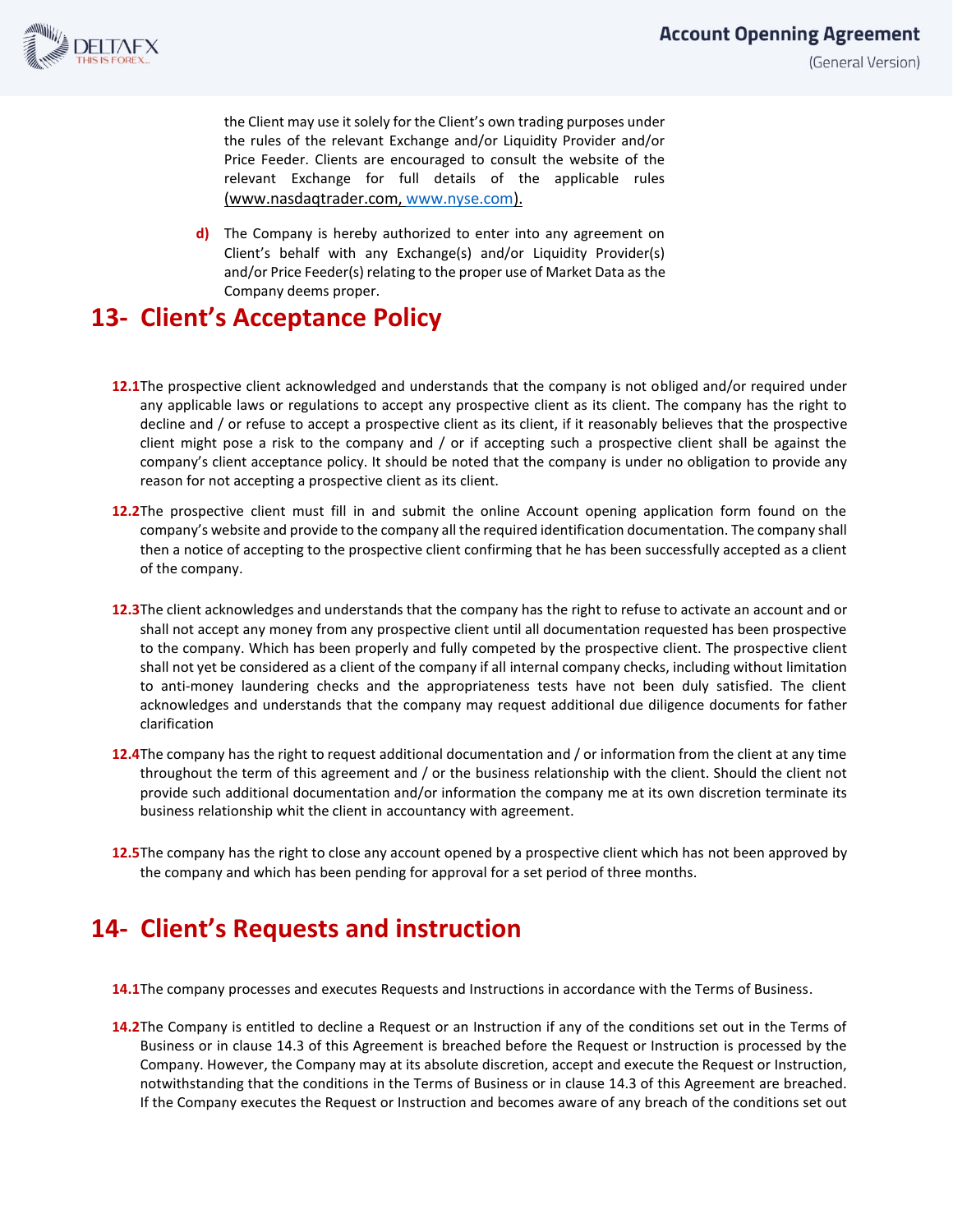## **Account Openning Agreement**



(General Version)

in the Terms of Business or in clause 14.3 of this Agreement, the Company may act in accordance with the Terms of Business. The Company may also establish cut-off times for Instructions or Orders. The Client shall have no claims against the Company arising out of the fact that an Order was not placed by the Client ahead of the cutoff time. Cut-off times are possible due to server maintenance, technical failures, planned maintenance or rollover process.

**14.3** The conditions referred to in clause 11.2 are as follows:

- **a.** a Quote must be obtained from the Company;
- **b.** a Quote must not be an Indicative Quote;
- **c.** if a Quote is provided to the Client via the Client Terminal the Client Instruction must be given whilst the Quote is valid;
- **d.** The Company receives and accepts the Instruction before the Internet connection or communication is disrupted;
- **e.** a Quote must not be manifestly erroneous;
- **f.** a Quote must not be an Error Quote (Spike);
- **g.** the Transaction Size must not be less than the minimum Transaction Size for this Instrument indicated in the Contract Specifications;
- **h.** a Force Majeure Event must not have occurred;
- **i.** when the Client gives a Request or an Instruction to the Company an Event of Default must not have occurred in respect of the Client;
- **j.** when the Client opens a position, the Client shall have sufficient Free Margin to cover the Initial Margin requirement in respect of that Open Position;
- **k.** he Company does not suspect that the Client is engaged in money laundering activities or terrorist financing or other criminal acts;
- **l.** There is no such consequence of request of regulatory or supervisory authorities of Mauritius or a court order;
- **m.** The Company has not sent a notice of Termination of the Client Agreement to the Client.
- **14.4**Terms defined in the Operative Agreements are subject to the Transaction Size within Normal Market Size for the specified Instrument (refer to the Website for details). The Company may, at its absolute discretion, change these terms if the Client wishes to make a Transaction larger than Normal Market Size for the specified Instrument.
- **14.5**The Company reserves the right not to accept any offer or to enter into a Transaction with the Client, e.g., if the Company believes that it will not be able to hedge the proposed Transaction in the Underlying Market, or the proposed Transaction is of such a size (too small or too large), that the Company does not wish to accept that Transaction.
- **14.6**The Company has the right to delete any cancelled Pending Orders older than 1 month from the Client's Trading Account history.
- **14.7**The Client understands, confirms and accepts herein that any and/or all of his/her trading account history in MetaTrader 4 and/or MetaTrader 5 Platforms may at any time and without prior written consent and/or notice to the Client, further be archived by the Company to a single summarized line in the respective MetaTrader 4 and/or MetaTrader 5 trading account, where such trading account history records exceed a timeframe of one (1) month.
- **14.8**The Client further, understands, confirms and accepts herein that such archived trading and non- trading history shall be accessible and/or downloadable at any time from and/or within the Client's DeltaFX.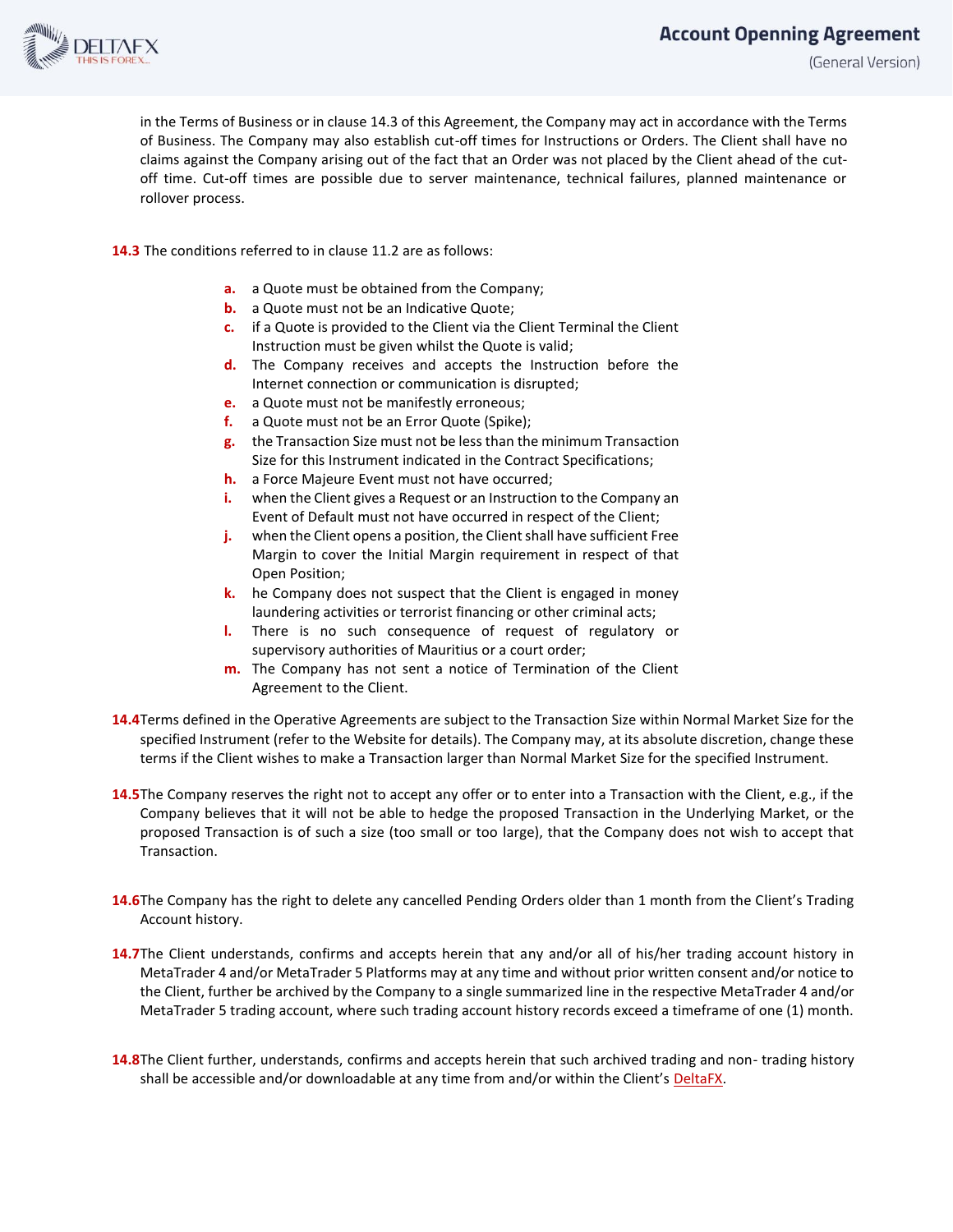

- **14.9**The Company hereby confirms that Client's archived original trading history records from MetaTrader 4 and MetaTrader 5 Platforms within the Client's DeltaFX, shall be accessible and/or downloadable by the Client at any time through his/her DeltaFX.
- **14.10** The Company hereby confirms that all Client records and/or trading and non-trading activity, current and/or past and/or archived shall be maintained for at least three (3) years after the termination of the business relationship with the Client and as per applicable legislative requirements.

# **15- NETTING**

- **15.1** The amounts payable under the Operative Agreements are automatically converted by the Company into the Currency of the Trading Account at the relevant exchange rate for spot dealings in the foreign exchange market.
- **15.2** If the aggregate amount payable under the Operative Agreements by the Client equals the aggregate amount payable under the Operative Agreements by the Company, then the obligations to make payment of any such amount will be automatically satisfied and discharged.
- **15.3** If the aggregate amount payable under the Operative Agreements by one party exceeds the aggregate amount payable under the Operative Agreements by the other party, then the party with the larger aggregate amount shall pay the excess to the other party and all obligations to make payment will be automatically satisfied and discharged. This provision shall also apply when a Client that may have multiple Trading Accounts and where an amount is due and owing to the Company from one of the Trading Accounts whereas there are funds available in any other Trading Account, then the Company shall be entitled to settle any obligations due by the Trading Account in deficit by transferring funds from the Trading Account(s) which has funds available. In the event of such transfer, The Company shall not be liable for any margin call or losses that the Client may suffer, including but not limited to losses due to Stop-out Level.
- **15.4** The Client obligations to pay any due amount shall include all commissions, charges and other costs determined by the Company.
- **15.5** The Company, under the terms and conditions of Operative Agreements reserves the right at its absolute discretion, to disable Clients account without prior notice in case it places abnormal number of erroneous requests which creates an extra-load to the Company's servers and can cause negative trading experience to the Clients of the respective servers. Erroneous requests may include but not limited to invalid stops or modifications, wrong TP or SL, over limit volume or number of orders, requests with not enough account funds and others.

### **16- COMPAINTS**

- **16.1**In the event that you are dissatisfied with the service provided by DeltaFX, we will deal with your complaint internally and will endeavor to come to a satisfactory solution promptly.
- **16.2**All complaints should be directe[d backoffice@Deltafx.com](mailto:backoffice@Deltafx.com)

#### **17- Authorization to trade**

- **17.1 DeltaFX** is authorized to enter into Forex, CFDs, Options and Spread Betting contracts on an over-the-counter basis with Customer in accordance with Customer's oral or written or computer instructions, subject to the terms of this Agreement and all annexes hereto
- **17.2** On completion of the application form by Customer, DeltaFX will issue Customer with a secure password which is to be used with the chosen user-name of the Customer.
- **17.3** DeltaFX security systems are designed to ensure that any information provided to and from Customer is securely transmitted. Customer is obligated to keep passwords secret and is solely responsible for ensuring that third parties do not obtain access to the password or **DeltaFX** 's trading facilities.
- **17.4** Customer agrees to be exclusively responsible for any instruction received electronically that is identified with Customer's password and account number and for any electronic, oral and written instruction to **DeltaFX** from persons **DeltaFX** in its sole judgment, believes are apparently authorized by Customer.
- **17.5** If Customer's account is titled as a joint account, **DeltaFX** is authorized to act on the instructions of any one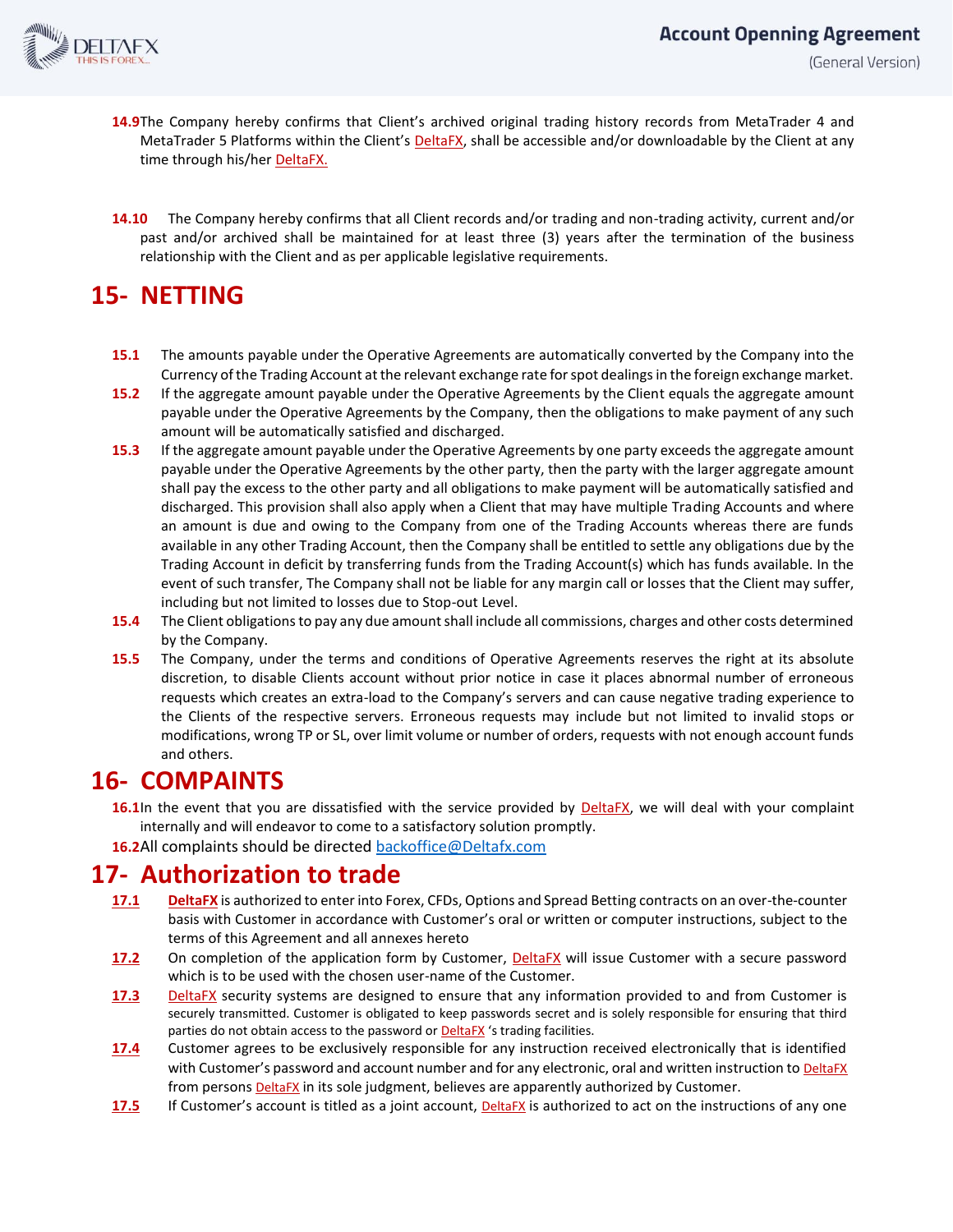

(General Version)

owner, without further inquiry, with regard to trading on the account and the disposition of any and all assets in the account.

- **17.6** DeltaFX shall have no responsibility for further inquiry into such apparent authority and no liability for the consequences of any actions taken or omitted to be taken by **DeltaFX** in reliance on any such instructions or on the apparent authority of any such persons.
- **17.7** DeltaFX has the authority to require joint action by the owners of the account in respect of the account. DeltaFX may send all correspondences and documents in respect of the account to any one owner of a joint account.
- **17.8** DeltaFX has possession over the security of the account whether individual or joint.
- **17.9** If a death occurs to one or more of the owners of a joint account, DeltaFX shall be notified in writing and shown proof of a death certificate. All expenses due at the date of notification shall be charged to the account.
- **17.10** Up to the time valid written notification is provided to **DeltaFX**, each owner of a joint account is presumed to have an equal share in the joint account.

#### **18- Appropriates of trading**

18.1Although DeltaFX issues general market recommendations, these should not be construed as personal recommendations or advice to trade with DeltaFX. As such we are under no obligation to assess the suitability or otherwise of the Customer Trading Forex, CFDs, Options and Spread Betting with DeltaFX. All trades entered into by Customer represent an independent decision by the Customer to trade with DeltaFX.

## **19- Appropriates of trading**

- **19.1**Customer shall provide to and maintain with DeltaFX margin in such amounts and in such forms as DeltaFX, in its sole discretion, may require.
- **19.2**Such margin requirements may be greater or less than margins required by those banks or brokers with which trades are executed.
- **19.3**DeltaFX may change margin requirements at any time.
- **19.4**Customer agrees to deposit by immediate wire transfer, or other payment method acceptable to DeltaFX, such additional margin when and as required by **DeltaFX** and will promptly meet all margin calls in such mode of transmission as DeltaFX in its sole discretion designates.
- 19.5DeltaFX may at any time proceed to liquidate Customer's account and any failure by DeltaFX to enforce its rights hereunder shall not be deemed a waiver by **DeltaFX** to enforce its rights thereafter.
- **19.6**DeltaFX retains the right to limit the amount and/or total number of open positions which Customer may acquire or maintain at DeltaFX, and to increase margin requirements in advance of earnings or other news or events, with or without notice, either before such events or retroactively or at any other time that it deems at its sole discretion.
- **19.7**Orders must be placed allowing sufficient time to execute and to calculate margin requirements
- **19.8**Profits deriving from a transaction shall be added to Customer's account as additional margin, as long as the transaction is open, and upon the closing of the transaction, as an addition to the available balance for withdrawal.
- **19.9**Losses deriving from a transaction shall be deducted from Customer's account.

#### **20- Bonuses**

**20.1**DeltaFX may elect to grant a benefit to Customer by depositing bonus amounts in Customer's trading account,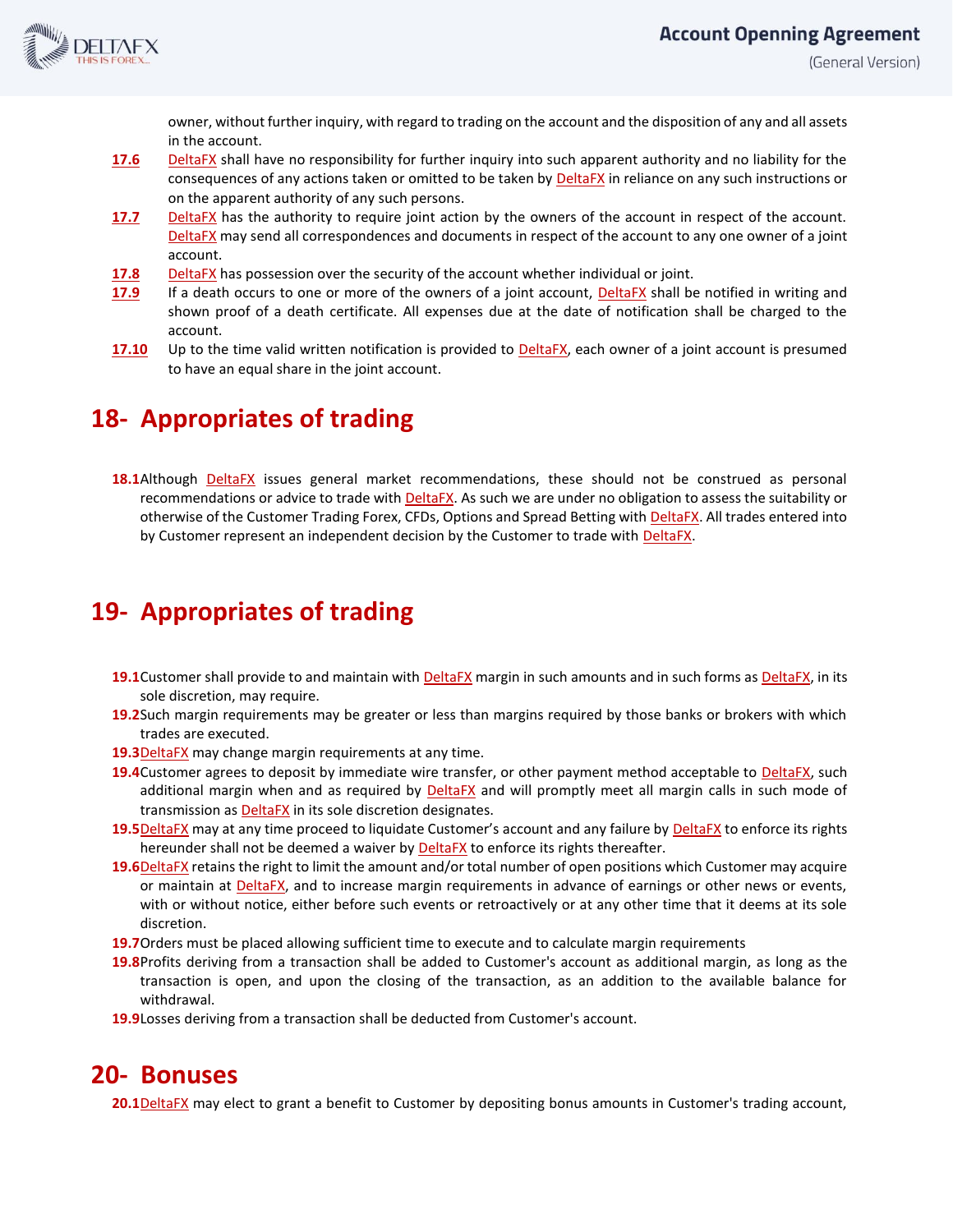

(General Version)

subject to certain terms and conditions as shall be determined by DeltaFX, at its sole discretion. Such bonus amounts may not be withdrawn by Customer, unless Customer complies with the applicable trading requirements posted on **DeltaFX** 's website as may be amended from time to time or as communicated to Customer.

- **20.2**If DeltaFX suspects or has reason to believe that Customer has attempted fraudulent activity in order to claim a bonus, or any other promotion, DeltaFX reserves the right to:
	- i. Cancel or reject the bonus promotion, and any related Trading Agent bonus, at its sole discretion GENERAL TERMS & CONDITIONS
	- ii. To terminate Customer's access to services provided by DeltaFX and/or terminate the contract between DeltaFX and the Customer for the provision of services,
	- iii. block Customer's Account(s) and to arrange for the transfer of any unused balance to Customer.
- **20.3**If DeltaFX suspects or has reason to believe that Customer has abused the terms and conditions of a bonus offer by hedging positions internally (using other trading accounts held with **DeltaFX**) or externally (using other trading accounts held with other brokers), **DeltaFX** reserves the right to cancel bonuses, and any trades or profits associated with Customer's account(s).

**20.4**Bonus promotions may be restricted in certain jurisdictions.

**20.5**DeltaFX reserves the right to cancel or reject bonus promotions at its sole discretion.

# **21- Options**

- **21.1**Options are contracts that give the buyer the right, but not the obligation, to buy (in the case of a Call Option) or to sell (in the case of a Put Option) a specified FX/CFD at a specified price (the "Strike") at a specified time and date (the "Expiration"), from or to the seller of the option. These are commonly known as European style vanilla options.
- **21.2**The proceeds of the purchase or sale of an Option (the "Cost", or "Premium") will be immediately debited or credited to the cash balance of the account. At Expiration, Options that are in the money will be automatically closed out at intrinsic value, that is, in the case of Call Options, the amount by which the closing price of the specified FX/CFD exceeds the strike price, and in the case of Put Options, the amount by which the Strike exceeds the closing price of the specified FX/CFD. For long Call and short Put positions, the closing price will be the prevailing bid price of the underlying FX/CFD at Expiration; and for short Call and long Put positions, the closing price will be the prevailing ask (offer) price of the underlying FX/CFD, as determined by Ava in its sole discretion. Options that are not in the money will expire worthless.
- **21.3** The Customer acknowledges, recognizes and accepts that **DeltaFX** quotes variable spreads on Options. The Client is specifically made aware that variable option spreads are affected by actual market conditions, which are beyond DeltaFX 's control. DeltaFX does not guarantee any maximum or minimum quotable option spreads. There may be times when Options quotes are not available in some underlying FX/CFDs.
- **21.4**We will make available, by posting on www.DeltaFX.com, the current price applicable to a share or index, and offer you the opportunity to submit a put or call position in respect of such share. Each position shall be for a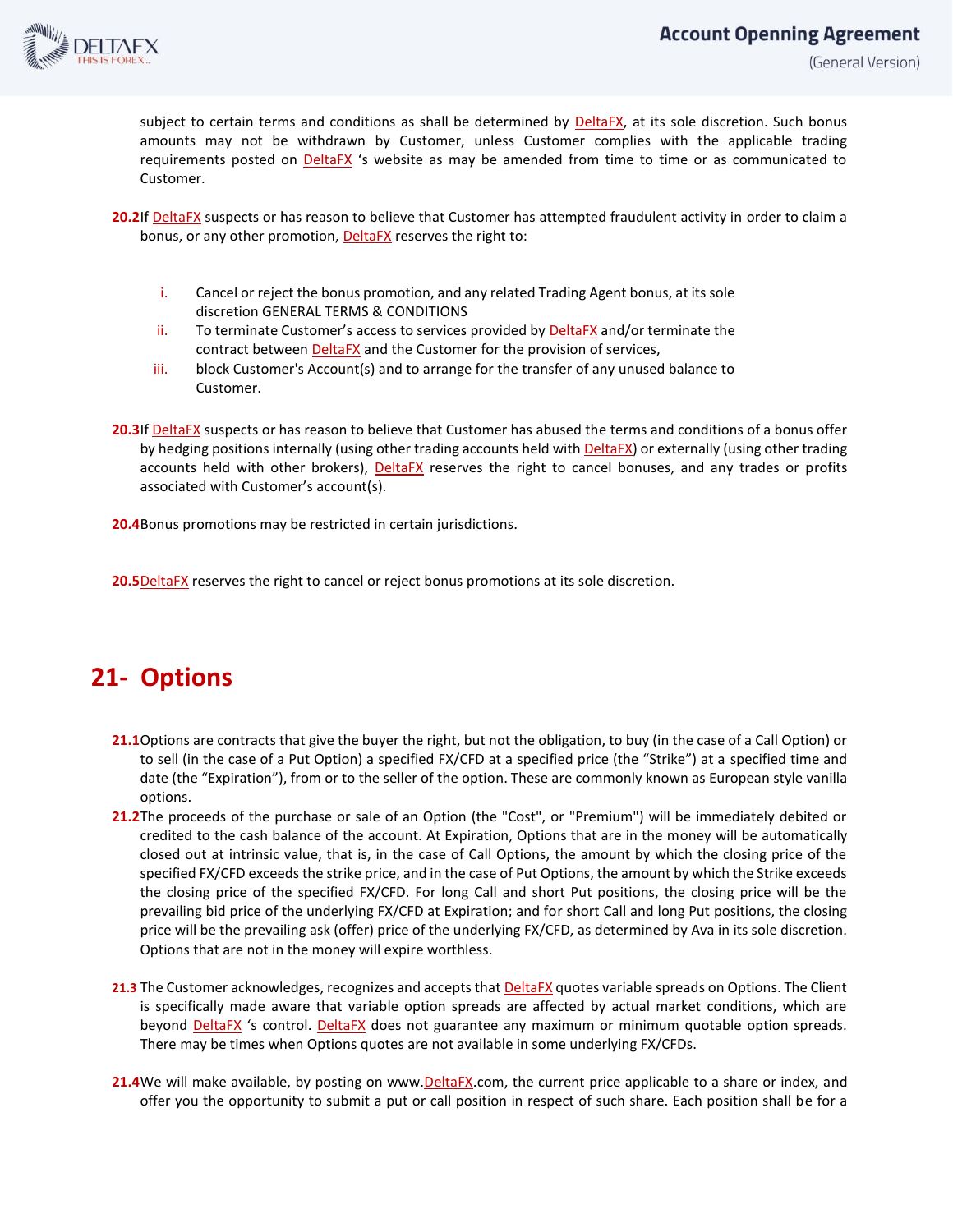

specified expiry time. We expect that the current prices will be reasonably related to the actual prices of such shares available in the market. We make no warranty, express or implied, that the quoted prices represent prevailing quoted prices.

#### **22- Customer Assets**

**22.1**Interest is not payable by DeltaFX on client funds deposited by Customer.

- **22.2**All funds, securities, currencies, and other property of Customer which DeltaFX or its affiliates may at any time be carrying for Customer (either individually, jointly with others, or as a guarantor of the account of any other person,) or which may at any time be in its possession or control or carried on its books for any purpose, including safekeeping, are to be held by DeltaFX as security and subject to a general lien and right of set-off for liabilities of Customer to **DeltaFX** whether or not **DeltaFX** has made advances in connection with such securities, commodities, currencies or other property, and irrespective of the number of accounts Customer may have with DeltaFX.
- **22.3**DeltaFX may in its discretion, at any time and from time to time, without notice to Customer, apply and/or transfer any or all funds or other property of Customer between any of Customer's accounts.
- **22.4**Customer hereby also grants to DeltaFX the right to pledge, re-pledge, hypothecate, invest or loan, either separately or with the property of other Customers, to itself as broker or to others, any securities or other property of Customer held by **DeltaFX** as margin or security.
- **22.5**DeltaFX shall at no time be required to deliver to Customer the identical property delivered to or purchased by DeltaFX for any account of Customer.
- **22.6**This authorization shall apply to all accounts carried by DeltaFX for Customer and shall remain in full force until all accounts are fully paid for by Customer or notice of revocation is sent by DeltaFX from its home office.
- **22.7**Any failure by DeltaFX to enforce its rights hereunder shall not be deemed a future waiver of such rights by DeltaFX.
- **22.8**DeltaFX is irrevocably appointed as attorney in-fact for Customer and is authorized, without notice to Customer, to execute and deliver any documents, give any notice and to take any actions on behalf of Customer, including the execution, delivery and filing of financing statements, that DeltaFX deems necessary or desirable to evidence or to protect **DeltaFX** 's interest with respect to any collateral.
- 22.9In the event that the collateral deemed acceptable to **DeltaFX** is at any time insufficient to satisfy Customer's indebtedness or other obligations to DeltaFX, including obligations to provide margin hereunder, Customer shall promptly pay upon demand the entire amount of such deficit.
- **22.10** Default of Credit Institution and Monitoring:
	- **(a)** In the event of default of one of our appointed credit institutions, DeltaFX does not accept responsibility and is not subject to any liability arising from losses to clients arising from such a default.
	- **(b)** However, we conduct appropriate and continuing risk assessment of our appointed credit institutions in order to ensure that our appointed credit institutions are safe repositories.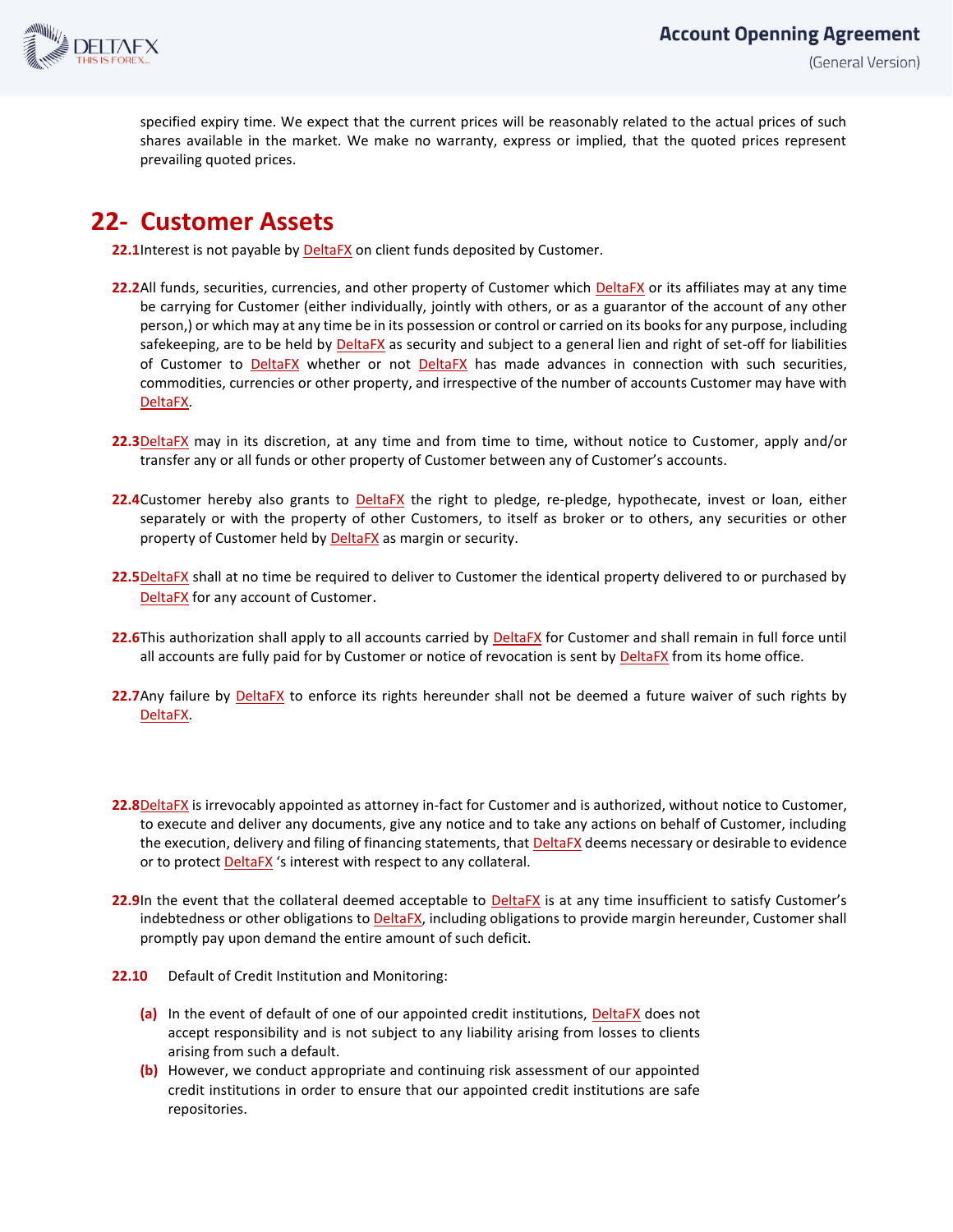

# **Account Openning Agreement**

(General Version)

- **(c)** We will supply the details of our appointed credit institutions on request to retail clients, including the names of those institutions and the client account details.
- **(d)** Where Customer does not wish DeltaFX to deposit funds with a particular credit institution we will return such funds to Customer as soon as possible.

**22.11** Pursuant to section 11.4 Customers trading on the AVA Direct platform agree to the transfer of full ownership of funds to **DeltaFX** for the purpose of securing or otherwise covering a required margin and as such the required margin will no longer be treated as belonging to the Customer. DeltaFX will deposit the required margin as collateral with its liquidity provider(s). These funds will not be registered in the customer's name. Funds deposited by the Customer in excess of the required margin will be treated as client funds in accordance with the Client Asset.

## **23- Conflicts of interest**

- **23.1**DeltaFX is required to maintain and operate effective organizational and administrative controls to take all reasonable steps to identify, manage, disclose and record conflicts of interest. In order to achieve this DeltaFX has established and implemented a Conflicts of Interest policy.
- **23.2**Where arrangements made by **DeltaFX** to manage conflicts of interest are insufficient to ensure, with reasonable confidence, that risks of damage to client interests will be prevented, **DeltaFX** shall clearly disclose to the client the general nature and the sources of the conflicts of interest before undertaking business on the client's behalf.

#### **24- Margin Requirement**

**23.1** The Client shall provide and maintain the Initial Margin and/or Hedged Margin in such limits as the Company, at its sole discretion, may require from time to time under the Operative Agreements. Such sums of money shall only be paid to the Company's bank account in the form of cleared funds. It is the Client's responsibility to ensure that the Client understands how a margin is calculated.

**23.2** The Client shall pay Initial Margin and/or Hedged Margin at the moment of opening a position. The amount of Initial Margin and Hedged Margin for each Instrument is defined in the Contract Specifications.

**23.3** If no Force Majeure Event has occurred, the Company is entitled to change margin requirements, giving to the Client 3 (three) Business Days Written Notice prior to these amendments.

**23.4** The Company is entitled to change margin requirements without prior Written Notice in the case of Force Majeure Event.

**23.5** The Company is entitled to apply new margin requirements amended in accordance with clauses 13.3 and 13.4 to the new positions and to the positions which are already open.

**23.6** The Company is entitled to close the Client's Open Positions without the consent of the Client or any prior Written Notice if the Equity is less than certain rate depending on the account type as stipulated on the Website.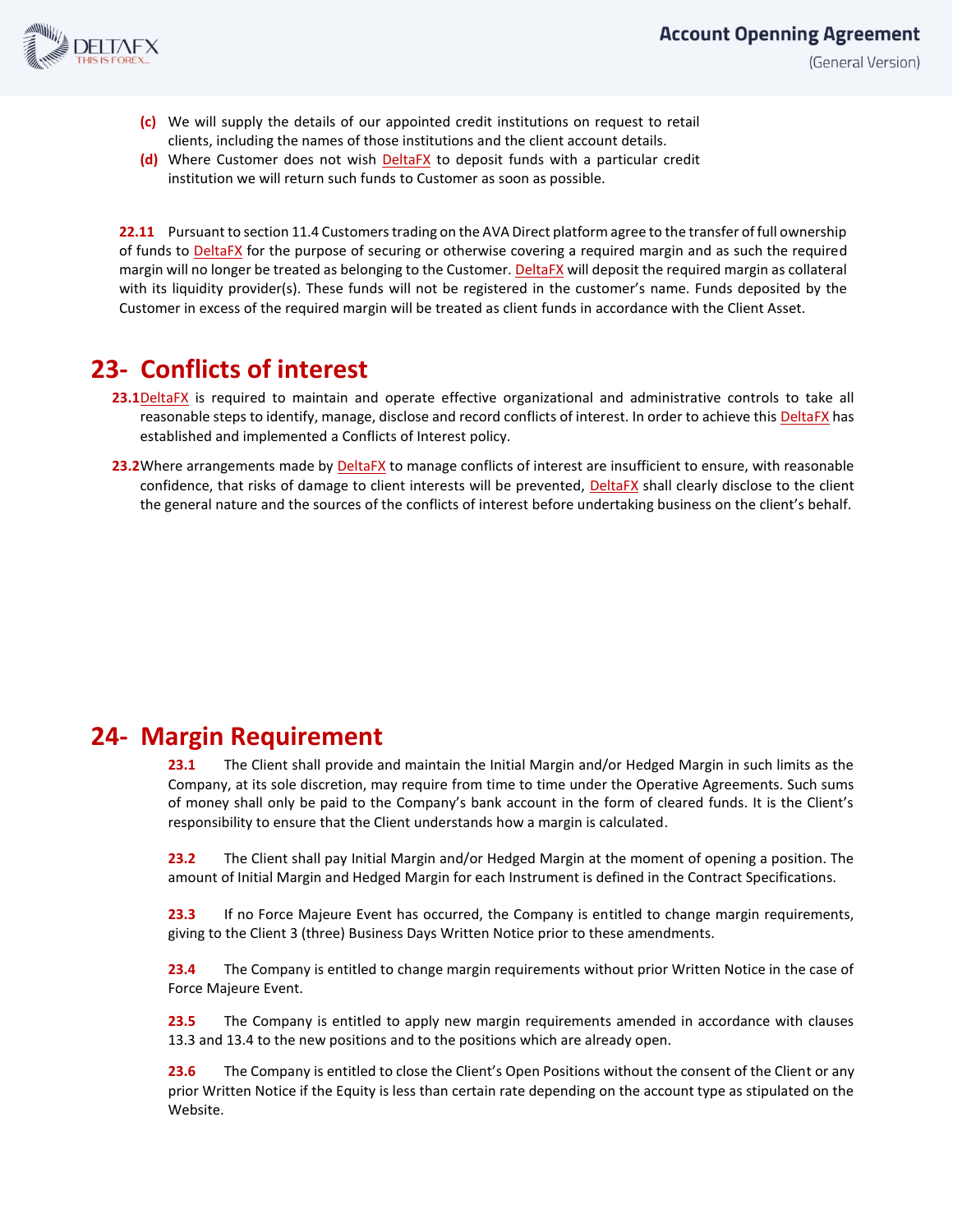

**23.7** It is the Client's responsibility to notify the Company as soon as the Client believes that the Client will be unable to meet a margin payment when due.

**23.8** The Company is not obliged to make margin calls for the Client. The Company is not liable to the Client for any failure by the Company to contact or attempt to contact the Client.

**23.9** For the purposes of determining whether the Client has breached clause 13.6 above, any sums referred to therein which are not denominated in the Currency of the Trading Account shall be treated as if they were denominated in the Currency of the Trading Account by converting them into the Currency of the Trading Account at the relevant exchange rate for spot dealings in the foreign exchange market.

**23.10** The Client undertakes neither to create nor to have outstanding any security interest whatsoever over, nor to agree to assign or transfer, any of the Margin transferred to the Company.

#### **24- Trading Agents**

- **24.1**Customer acknowledges that should Customer choose to grant trading authority or control over Customer's account to a third party ("Trading Agent"), whether on a discretionary or nondiscretionary basis, Customer does so at its own risk.
- 24.2 Customer acknowledges that **DeltaFX** its subsidiaries, affiliates or agents shall in no way be responsible for reviewing Customer's choice of such Trading Agent, or the actions taken by it, nor making any recommendations with respect thereto.

**24.3**Customer acknowledges and understands:

- i. That **DeltaFX** makes no warranties nor representations concerning any Trading Agent,
- ii. That DeltaFX its subsidiaries, affiliates or agents shall not be responsible for any loss to Customer occasioned by the actions of the Trading Agent, and
- iii. That DeltaFX does not, by implication or otherwise, endorse or approve of the operating methods of the Trading Agent.
- **24.4**If a Customer chooses to grant trading authority or control over Customer's account to a Trading Agent, Customer agrees to enter into a power of attorney agreement ('POA') with the Trading Agent to permit same, and to furnish the POA to DeltaFX.
- 24.5 Customer acknowledges that upon receipt of the POA, DeltaFX is authorized to follow the instructions of the Trading Agent in every respect until DeltaFX is notified in writing by the Customer that the POA is revoked or the POA has expired.

The Customer authorizes **DeltaFX** to debit Customer's Account in accordance with the terms agreed between Customer and Trading Agent and which are set out in the POA.

24.6 Customer acknowledges that the Trading Agent and many third party vendors of trading systems,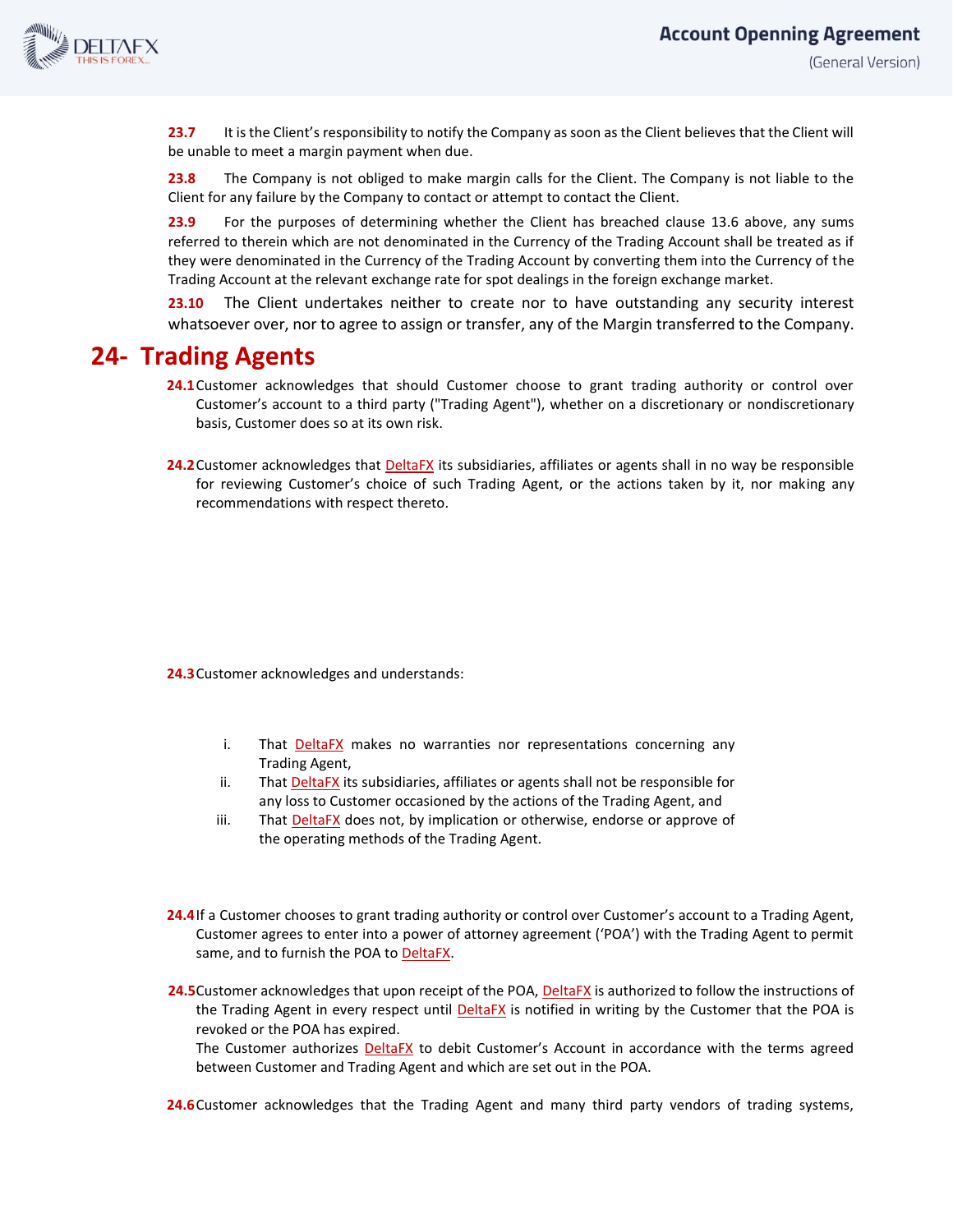

courses, programs, research or recommendations may not be regulated by a government agency. It is the Customer's responsibility to perform necessary due diligence on the Trading Agent prior to using any of their services and to satisfy themselves of its competence and/or suitability to the Customer.

- **24.7**Customer acknowledges that it or the Trading Agent may elect to use an automated trading system. Customer acknowledges that DeltaFX does not take any responsibility for any such system. The Customer is aware of the volume of trading and resulting commissions that such systems may generate and the impact that this may have on the performance of the Account Customer accepts the risks associated with the use of computers and data feed systems, which may include, but are not limited to, failure of hardware, software or communication lines or systems and/or inaccurate external data feeds provided by third-party vendors and the Customer further agrees to hold DeltaFX harmless from any losses in the Account associated with these risks. Customer acknowledges that neither DeltaFX nor any of its officers, directors, vendors, employees, agents, associated persons or DeltaFX personnel will be liable for any such breakdown or failure.
- **24.8**Customer understands that by using a Trading Agent, Customer may incur a mark-up, above and beyond the ordinary spread generally provided by **DeltaFX**. Details of any such markup will be provided in the agreement between the Trading Agent and Customer.

**24.9** Customer acknowledges that any decisions or actions taken by the Trading Agent on Customer's behalf shall be deemed to have been taken by the Customer and any losses or gains generated by the Trading Agent's action shall be for the Customer's account.

**24.10** Customer agrees to indemnify and hold Ava, harmless from and against all liabilities, losses, damages, cost and expenses, including attorney's fees that arise directly or indirectly from the Trading Agent's management of the account, including, without limitation all actions, instructions or omissions by the Trading Agent.

**24.11** The Customer acknowledges that the risk factor in trading foreign exchange, commodities, futures, Forex, CFDs, Options and Spread Betting is substantially high, and therefore the Customer further acknowledges that she/he should carefully consider trading through **DeltaFX**, whether through a Trading Agent or otherwise, if the Trader does not have capital she/he can afford to lose.

# **25- Disclosure of customer information**

- 25.1The DeltaFX will not share or sell information regarding customers and/or prospective customers, except to its employees, agents, partners, and associates as required in the ordinary course of business, including, but not limited to, DeltaFX 's banking or credit relationships, or to other persons as disclosed in DeltaFX 's Privacy Statement.
- **25.2**DeltaFX may also disclose to federal or state regulatory agencies and law enforcement authorities' information regarding Customer and Customer's transactions in response to a request for such information or in response to a court order or subpoena.
- **25.3**DeltaFX will share or sell statistical information without disclosing Customer's identity.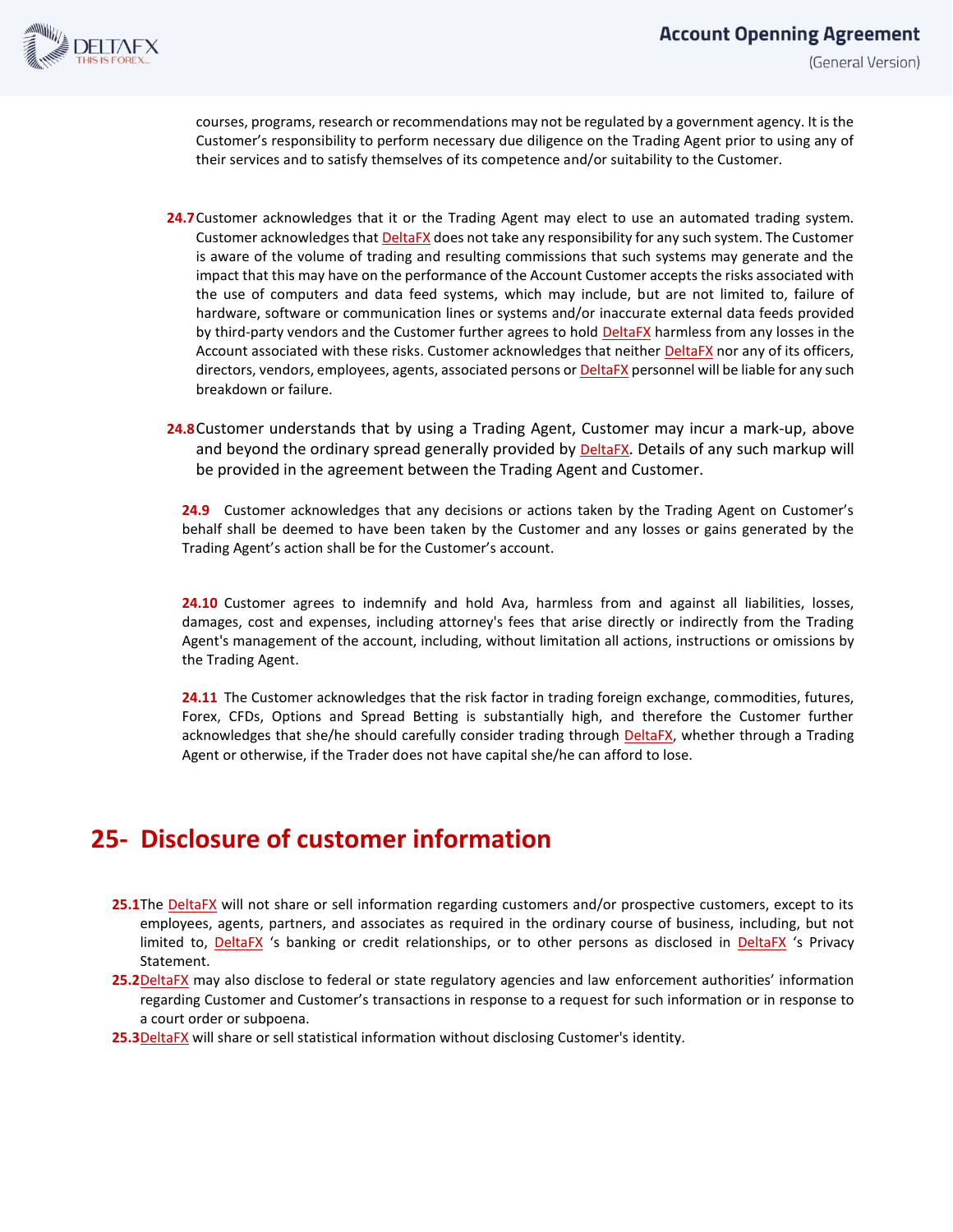

## **26- Termination**

**26.1**This Agreement shall continue in effect until termination, and may be terminated by Customer at any time upon three days prior written notice (which may be by e-mail) when Customer has no Forex, CFDs, Options and Spread Betting position(s) and no liabilities held by or owed to **DeltaFX** upon the actual receipt by **DeltaFX** at its home office of written notice of termination, or at any time whatsoever by DeltaFX upon the transmittal of written notice of termination to Customer; provided, that such termination shall not affect any transactions previously entered into and shall not relieve either party of any obligations set out in this agreement nor shall it relieve Customer of any obligations arising out of any deficit balance.

# **27- Intellectual property and confidentiality**

- 27.1All copyright, trademark, trade secret and other intellectual property rights and proprietary rights to the DeltaFX website in its totality, its contents and any related materials ("Ava IP") shall remain at all times the sole and exclusive property of the Ava Group and its licensors and in the case of third party materials available on the DeltaFX web site to such third party and Customers shall have no right or interest in the Ava Group IP except for the right to access and use the Ava Group IP as specified herein.
- 27.2Customer acknowledges that the **DeltaFX** Group IP is confidential and has been developed through the expenditure of substantial skill, time, effort and money.
- **27.3**The Customer will protect the confidentiality of the Ava Group IP and not allow website access to any third party.
- **27.4**Customer will not publish, distribute, or otherwise make available to third parties any information derived from or relating to the **DeltaFX** Group IP.
- 27.5Customer will not copy, modify, de-compile, reverse engineer, or make derivative works of the **DeltaFX** Group IP or in the manner in which it operates.
- **27.6**If Customer has comments on **DeltaFX** 'sservices or ideas on how to improve them, Customer is welcome to contact DeltaFX. By doing so, Customer grants DeltaFX a perpetual, royalty free, irrevocable, transferable license, with right of sublicense, to use and incorporate Customer's ideas or comments into the DeltaFX services, and to otherwise exploit Customer's ideas and comments, in each case without payment of any compensation.

# **28- Recordings**

- **28.1**Customer agrees and acknowledges that all conversations regarding Customer's account(s) between Customer and DeltaFX personnel may be electronically recorded with or without the use of an automatic tone warning device.
- **28.2**Customer further agrees to the use by DeltaFX, its subsidiaries, affiliates and agents of such recordings and transcripts as it deems fit in connection with any dispute or legal proceeding that may arise.
- **28.3**Customer understands that DeltaFX destroys such recordings at regular intervals in accordance with DeltaFX 's established business procedures and Customer hereby consents to such destruction.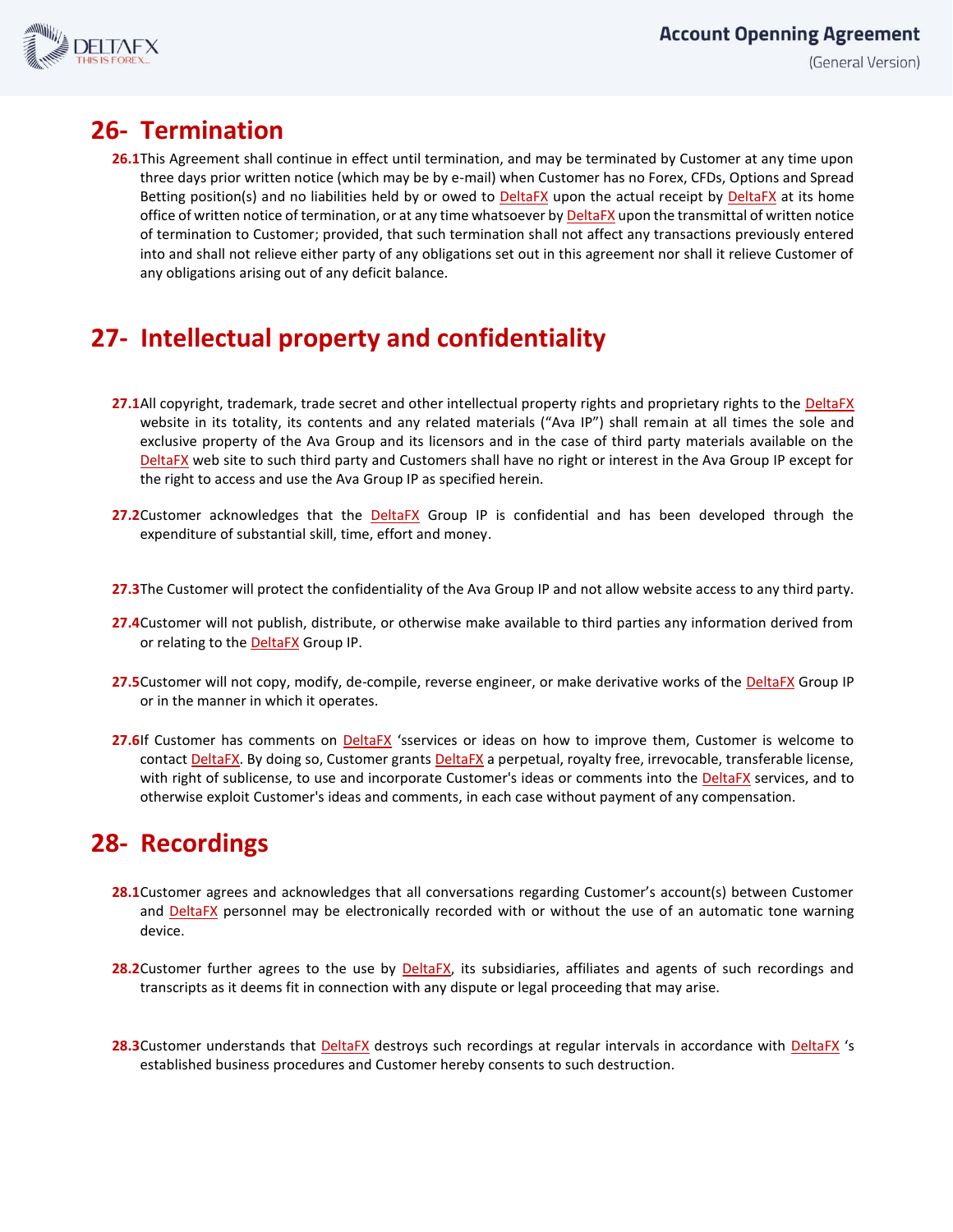

# **28- Legal Restrictions**

- **28.1**Without limiting the foregoing, Customer understands that laws regarding financial contracts vary throughout the world, and it is Customer's obligation alone to ensure that Customer fully complies with any law, regulation or directive, relevant to Customer's country of residency with regards to the use of the Web site.
- 28.2For avoidance of doubt, the ability to access DeltaFX's Web site does not necessarily mean that DeltaFX's services, and/or Customer's activities through it, are legal under the laws, regulations or directives relevant to Customer's country of residency.
- **28.3**This Web site does not constitute, and may not be used for the purposes of, an offer or solicitation to anyone in any jurisdiction in which such offer or solicitation is not authorized, or to any person to whom it is unlawful to make such an offer or solicitation.
- **28.4**Access to this Web site, and the offering of financial contracts via this site, may be restricted in certain jurisdictions, and, accordingly, users accessing this site are required to inform themselves of, and to observe, such restrictions.

### **29- Declaration**

**28.1**By acceptance of this Agreement, Customer hereby declares that the moneys invested in Customer's account with DeltaFX do not originate from drug trafficking, abduction, or any other criminal activity.

## **30- Tax Collection**

- **30.1** By acceptance of this Agreement, Customer hereby declares that the moneys invested in Customer's account with DeltaFX do not originate from drug trafficking, abduction, or any other criminal activity.
- **30.2** Without limiting the foregoing, it is Customer's obligation alone to calculate and pay all taxes applicable to you in Customer's country of residence, or otherwise arising as a result of Customer's trading activity from the use of the DeltaFX 's services.
- **30.3** Without derogating from Customer's sole and entire responsibility to perform tax payments, Customer agrees that **DeltaFX** may deduct tax, as may be required by the applicable law, but is not obligated to do so, from the results of the activity with DeltaFX.
- **30.4** Customer is aware that amounts that may be withdrawn by Customer from Customer's account are "gross amounts", from which the DeltaFX may deduct such taxes, and that Customer shall have no claim towards DeltaFX with regard to such deductions.

# **31- Account Procedures - Identification**

- **31.1**Customer acknowledges that applicable laws require financial institutions to obtain, verify, and record information identifying each person who opens an account.
- **31.2**Customer further acknowledges that **DeltaFX** makes efforts to prevent fraud and to confirm Customer's identity.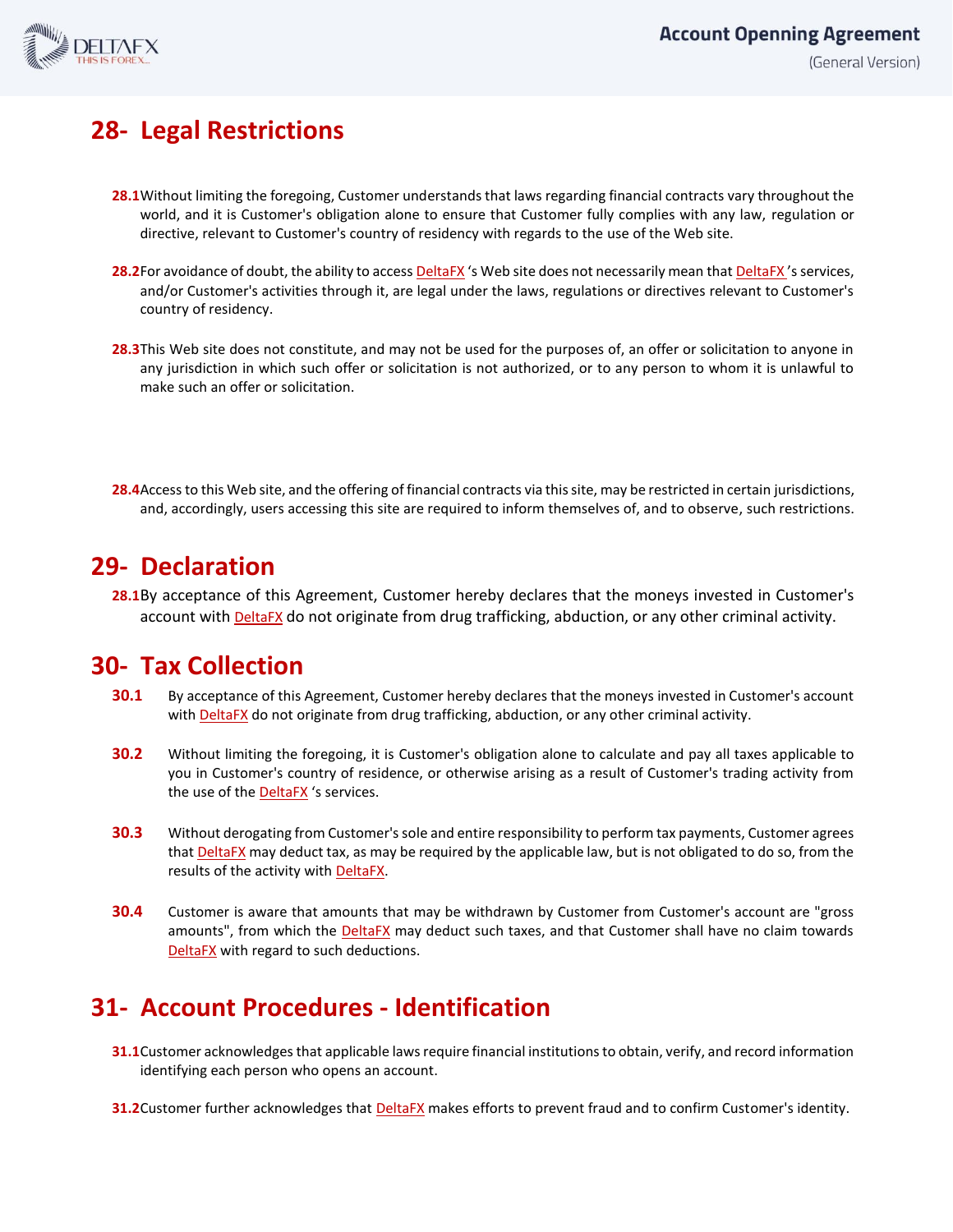

- **31.3**Accordingly, Customer has provided **DeltaFX**, or shall provide **DeltaFX** promptly following the opening of the trading account, with certain identifying information and documents as shall be requested by DeltaFX, including a copy of Customer's ID, a copy of Customer's utility bill (e.g., phone bill, property tax bill), and copies of both sides of Customer's credit card (in the event deposit has been made through credit card).
- **31.4**Customer confirms that Customer has provided true, accurate, current and complete information during the registration process, and that Customer has not impersonated any person or entity, or misrepresented any affiliation with another person, entity or association, used false headers or otherwise concealed Customer's identity from **DeltaFX** for any purpose.

# **32- Statements**

- **32.1**Customer hereby consents to receive account statements and trade confirmations online.
- **32.2**DeltaFX will provide customer with password-protected access to online reports.
- **32.3**Customer will be able to generate Daily, Monthly and Annual account statements detailing transaction activity, profit and loss statements, open positions, margin balances, account credits and debits, etc.
- **32.4**Hard copies of Monthly customer statements are available upon request only and may incur an additional charge.
- **32.5**Statements are deemed received when made available to customer by **DeltaFX**, regardless of whether the customer actually accessed the statement.
- **32.6**Customer is responsible for alerting **DeltaFX** to any change in their e-mail address.
- **32.7**This consent shall be effective until revoked by customer in writing and received by **DeltaFX** according to Section 16 of this customer agreement.

### **33- Consent to electronic signature**

- **33.1**By electronically signing **DeltaFX** 's account agreement and related documents, Customer acknowledges receipt of the customer account letter, customer agreement and other documents contained as part of DeltaFX 's electronic account package and Customer agrees to be bound by their terms and conditions.
- **33.2**In addition, by signing **DeltaFX** 's account agreement and related documents, Customer is consenting to DeltaFX maintaining and Customer receiving electronic records of Customer's trades and accounts.

### **34- Waiver and amendment**

**34.1**Customer understands, acknowledges and agrees that **DeltaFX** may amend or change this Agreement at any time.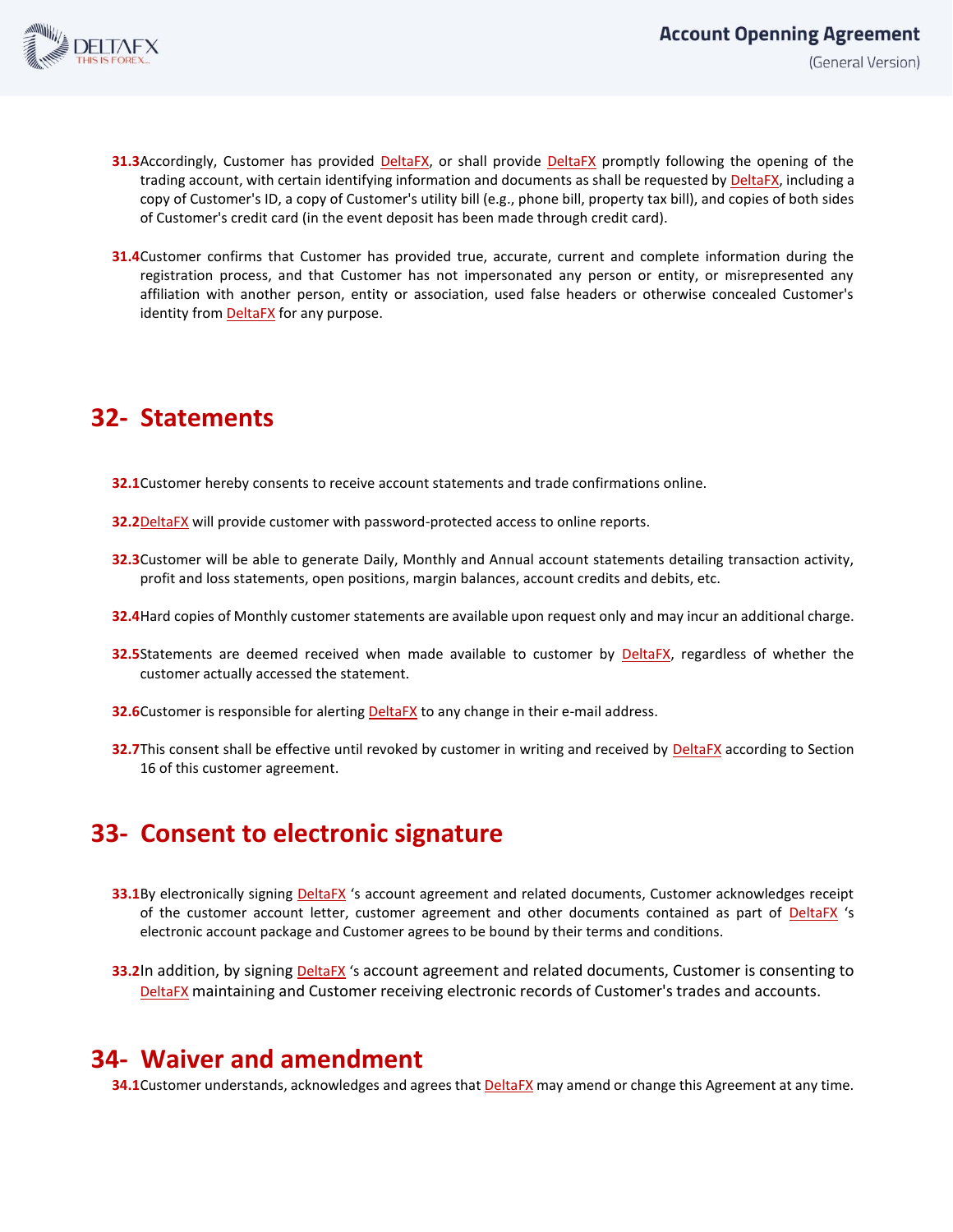

- **34.2**DeltaFX will provide notice to Customer of any such amendment or change by posting the amendment or change on DeltaFX website or by sending an e-mail message to Customer at least 7 days before it takes effect.
- **34.3**Customer agrees to be bound by the terms of such amendment or change on that date.
- **34.4**In the event that Customer objects to any such change or amendment, Customer agrees to liquidate Customer's open positions and instruct **DeltaFX** regarding the disposition of all assets in Customer's account within ten (10) business days after notice of the amendment or change has been posted on **DeltaFX** 's website or otherwise notified Customer.
- **34.5**No waiver or amendment of this Agreement may be implied from any course of dealing between the parties or from any failure by DeltaFX or failure of DeltaFX 's agents to assert its rights under this Agreement on any occasion or series of occasions.
- **34.6** No oral agreements or instructions to the contrary shall be recognized or enforceable.

## **35- Entire Agreement**

**35.1**This Agreement together with all references to **DeltaFX** 's policies and procedures made in this Agreement, and together with the Risk Disclosure Statement, Trading Conditions and Charges and Privacy Statement embodies the entire agreement between DeltaFX and the Customer, superseding any and all prior written and oral agreements.

## **36- Assignment**

**36.1**Customer may not assign or transfer any of its rights or obligations under this Agreement to a third party without the prior written consent of DeltaFX. Any attempted assignment or transfer in violation of the foregoing will be void. DeltaFX may freely assign this Agreement.

## **37- Governing Law and Jurisdiction**

**37.1**This Agreement, the rights and obligations of the parties hereto, and any judicial or administrative action or proceeding arising directly or indirectly hereunder or in connection with the transactions contemplated hereby shall be governed by, construed and enforced in all respects in accordance with the laws of England and DeltaFX and the customer hereby irrevocably submit to the non-exclusive jurisdiction of the English Courts.

### **38- BINDING EFFECT**

- **38.1**This Agreement, shall be continuous and shall cover, individually and collectively, all accounts of Customer at any time opened or reopened with **DeltaFX** irrespective of any change or changes at any time in the personnel of DeltaFX or its successors, assigns, subsidiaries, affiliates or agents.
- **38.2**This Agreement including all authorizations, shall inure to the benefit of **DeltaFX** and its subsidiaries, affiliates, agents, successors and assigns, whether by merger, consolidation or otherwise, and shall be binding upon Customer and/or the estate, executor, trustees, administrators, legal representatives, successors and assigns of Customer.
- **38.3**Customer hereby ratifies all transactions with DeltaFX effected prior to the date of this Agreement, and agrees that the rights and obligations of Customer in respect thereto shall be governed by the terms of this Agreement.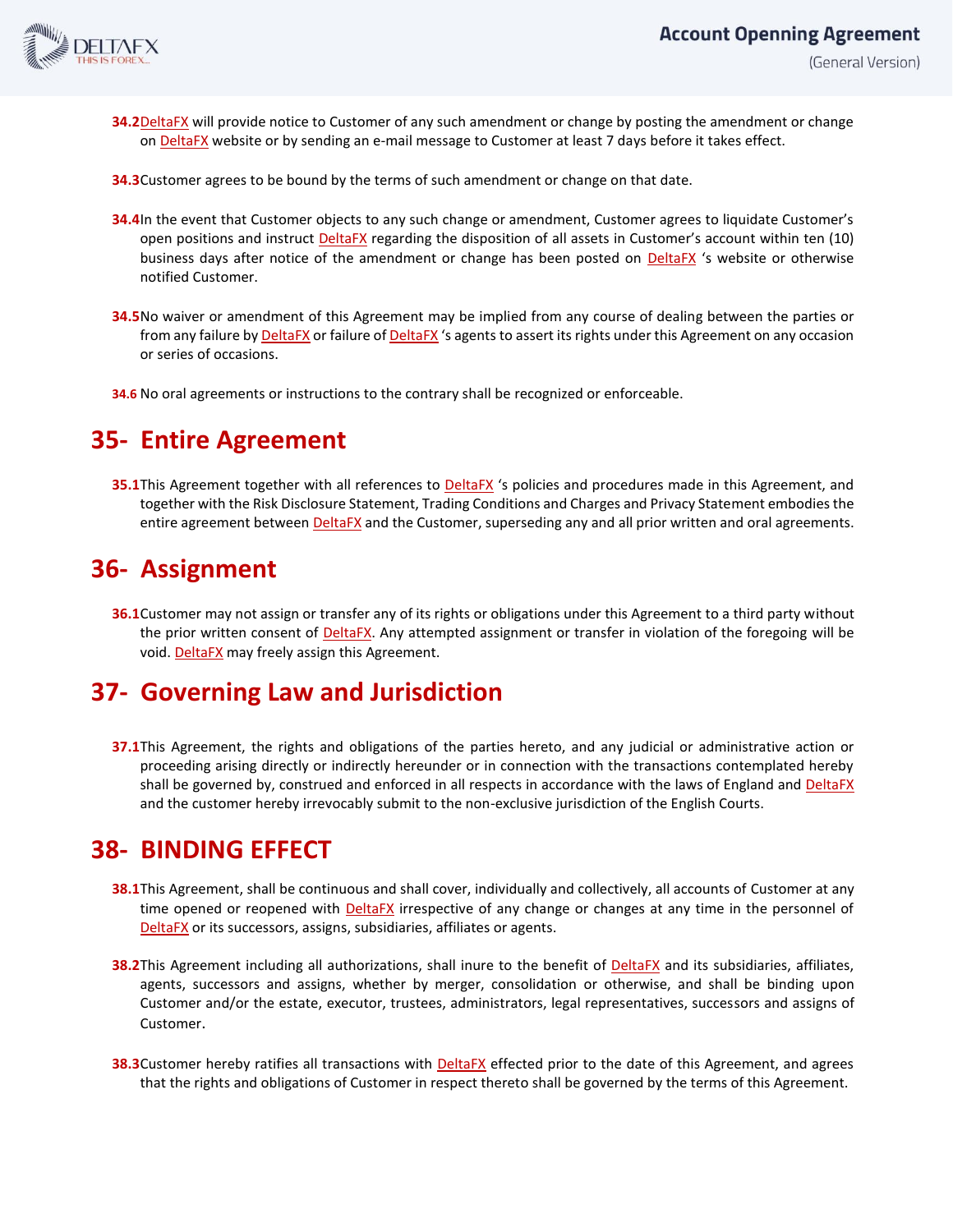

# **39- Limitations of Liability and indemnity**

- **39.1** Nothing in the Operative Agreements will exclude or restrict any obligation or liability which the Company may have or owe to the Client under Applicable Regulations, nor any liability which the Company may incur under the Law or Applicable Regulations in respect of a breach of any such obligation, nor will anything in the Operative Agreements require the Client to indemnify or compensate the Company to any extent prohibited by Applicable Regulations.
- **39.2** In the event the Company provides advice, information or recommendations to the Client, the Company shall not be responsible for the profitability of such advice, information or recommendations. The Client acknowledges that the Company shall not, in the absence of its fraud, willful default or gross negligence, be liable for any losses, costs, expenses or damages suffered by the Client arising from any inaccuracy or mistake in any information given to the Client including, without limitation, information relating to any Transactions. Subject to the right of the Company to void or close any Transaction in the specific circumstances set out the Operative Agreements, any Transaction following such inaccuracy or mistake shall nonetheless remain valid and binding in all respects on both the Company and the Client.
- **39.3** The Company shall not be liable for any loss or expense incurred by the Client in connection with, or directly or indirectly arising from:
	- **a.** Any error or failure in the operation of the Trading Platform or any delay caused by the Client Terminal;
	- **b.** Transactions made via the Client Terminal;
	- **c.** Any failure by the Company to perform any of its obligations under the Operative Agreements as a result of a Force Majeure or a cause beyond its control; or
	- **d.** The acts, omissions or negligence of any third party.
	- **e.** All Orders given through and under the Client's Access Data;
	- **f.** Unauthorized third persons having access to information, including electronic addresses, electronic communication, personal data and Access Data when the above are transmitted between the Parties or any other party, using the internet or other network communication facilities, post, telephone, or any other electronic means;
	- **g.** A delay transmitting any Order for Execution;
	- **h.** The solvency, acts/representations or omissions of any third party;
	- **i.** Currency risk; (j) Slippage;
	- **j.** Any of the risks relating to CFDs trading materializes;
	- **k.** Any changes in the rates of tax;
	- **l.** The Client using Trailing Stop and/or Expert Adviser;
	- **m.** The Client relying in Stop Loss Orders;
	- **n.** Information relating to Trading Schedule hours